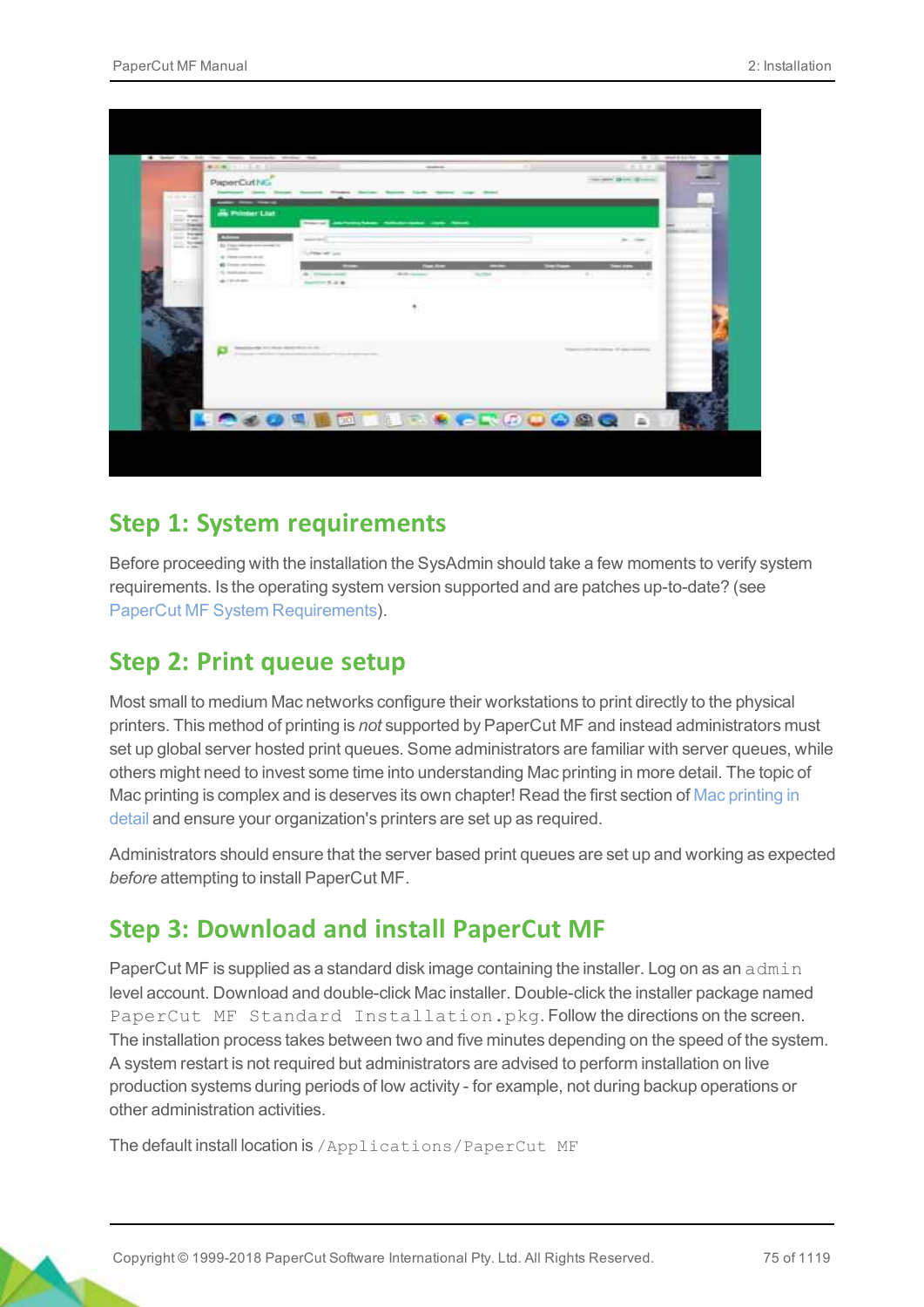### **Important:**

Make sure you're installing the correct package. The similarly named PaperCut MF secondary server Installation.pkg installs only part of the application and is designed for more advanced networks.

| PaperCutMF          | Welcome to the Installer                                                                                                                                                                                                                                           |
|---------------------|--------------------------------------------------------------------------------------------------------------------------------------------------------------------------------------------------------------------------------------------------------------------|
|                     | PaperCut MF - Copy and Print Control                                                                                                                                                                                                                               |
| <b>Introduction</b> | By PaperCut Software International Pty. Ltd.<br>(www.papercut.com)                                                                                                                                                                                                 |
| License             |                                                                                                                                                                                                                                                                    |
| Destination Select  | <b>BEFORE YOU CONTINUE</b><br>You have downloaded PaperCut MF. PaperCut MF is a multi-platform                                                                                                                                                                     |
| Installation Type   | copy and print monitoring system designed for networks of all sizes.                                                                                                                                                                                               |
| Installation        | <b>40-DAY EVALUATION</b><br>PaperCut MF will fully function for 40-days. This software is not                                                                                                                                                                      |
| Summary             | crippled or restricted.                                                                                                                                                                                                                                            |
|                     | <b>DOCUMENTATION</b><br>This setup program installs documentation. The user manual is also<br>available in PDF format from your local reseller. A list of PaperCut MF<br>resellers can be found on the website here: http://www.papercut.com/<br>products/mf/buy/. |
|                     | <b>REGISTRATION</b><br>A registration key to "unlock" this evaluation version for indefinite use<br>can be purchased from your local reseller. A list of PaperCut MF<br>resellers can be found<br>on the website here: http://www.papercut.com/products/mf/buy/.   |

## **Step 4: Run the Configuration Wizard**

After you install PaperCut MF, a web browser is displayed with the PaperCut MF **Configuration Wizard Welcome** screen.

## **Note:**

If the **Configuration Wizard Welcome** screen is not displayed, you can access it by going to the following URL:

http://localhost:9191/admin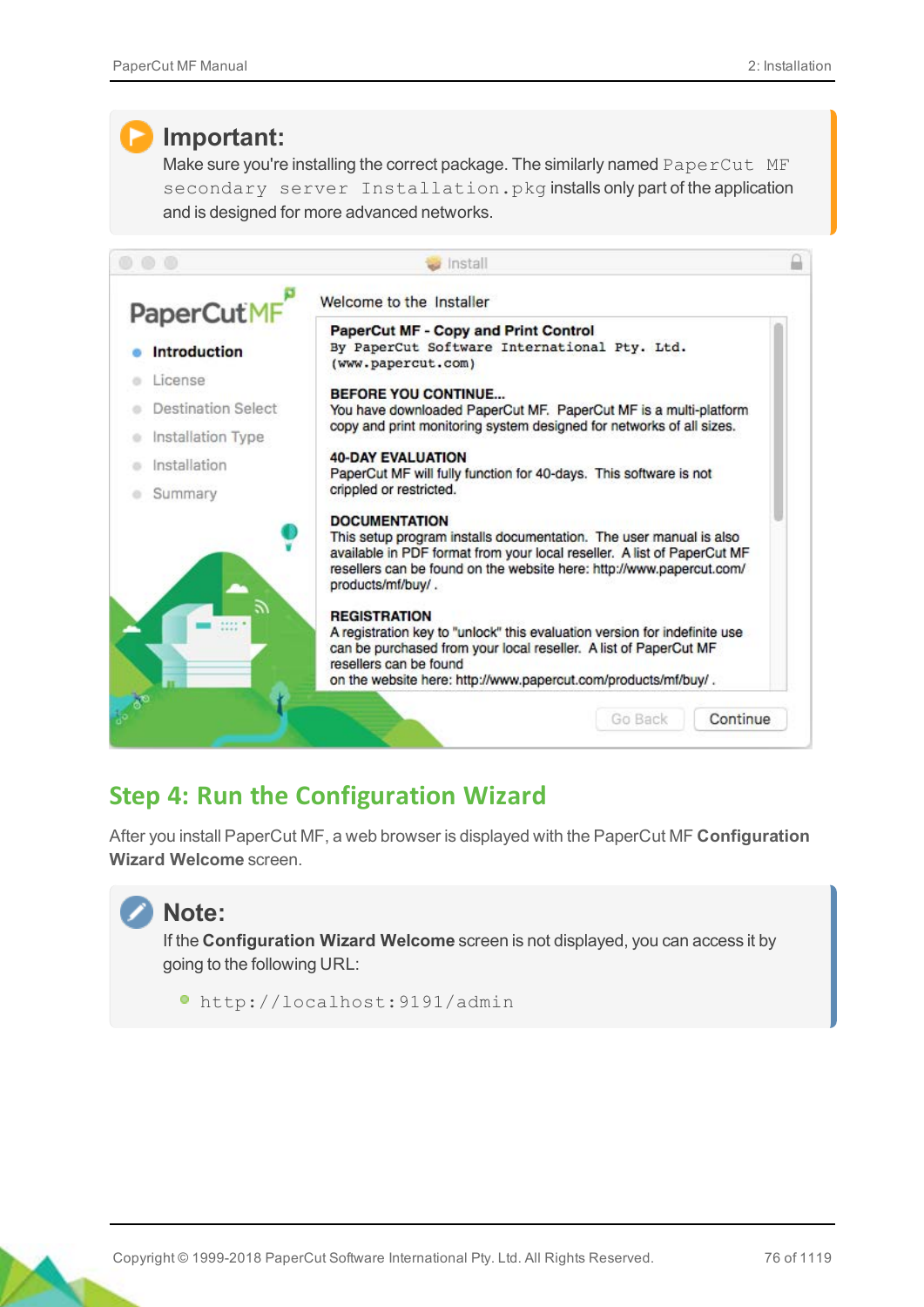#### 1. **Administrative password**

| PaperCutMF                                                  | Create account   |                                                                                                                                                                                   |                    |
|-------------------------------------------------------------|------------------|-----------------------------------------------------------------------------------------------------------------------------------------------------------------------------------|--------------------|
|                                                             |                  | Type in the password to be assigned to the master administrator account. Please keep this                                                                                         |                    |
| This wizard will help you<br>configure initial options      | password secure. |                                                                                                                                                                                   |                    |
| and ready the system for<br>use.                            | Username         | admin                                                                                                                                                                             |                    |
| If this is the first time<br>installing the application,    | Password         |                                                                                                                                                                                   |                    |
| we highly recommend reading<br>the quick start guide in the | Verify password  |                                                                                                                                                                                   |                    |
| user manual. (?) Open manual                                |                  | Your system location is currently set to English (Australia). If this is not correct, please<br>change the setting below. The location defines default currency and date formats. |                    |
| Create Account                                              |                  |                                                                                                                                                                                   |                    |
| Choose Organization Type                                    | Location         | System Default - English (Australia)                                                                                                                                              | $\checkmark$       |
| Set Default Costs                                           |                  |                                                                                                                                                                                   |                    |
| <b>Sync Users</b>                                           |                  |                                                                                                                                                                                   |                    |
| Finish!                                                     |                  |                                                                                                                                                                                   | $Next \rightarrow$ |
|                                                             |                  |                                                                                                                                                                                   |                    |

- a. Complete the following fields:
	- **Password**—enter the master password for the main in-built admin account. This password is independent of the operating system or domain passwords. The password must be at least six characters.



#### **Tip:**

Keep this password secure. If you forget your password, you can reset it. For more information, see [Resetting the Admin Password](http://www.papercut.com/kb/Main/ResettingTheAdminPassword).

- **Verify password**—re-enter the password.
- **Location**—select the system's physical location and language.
- b. Click **Next**.

#### 2. **Organization type**

The **Organization type** screen is displayed.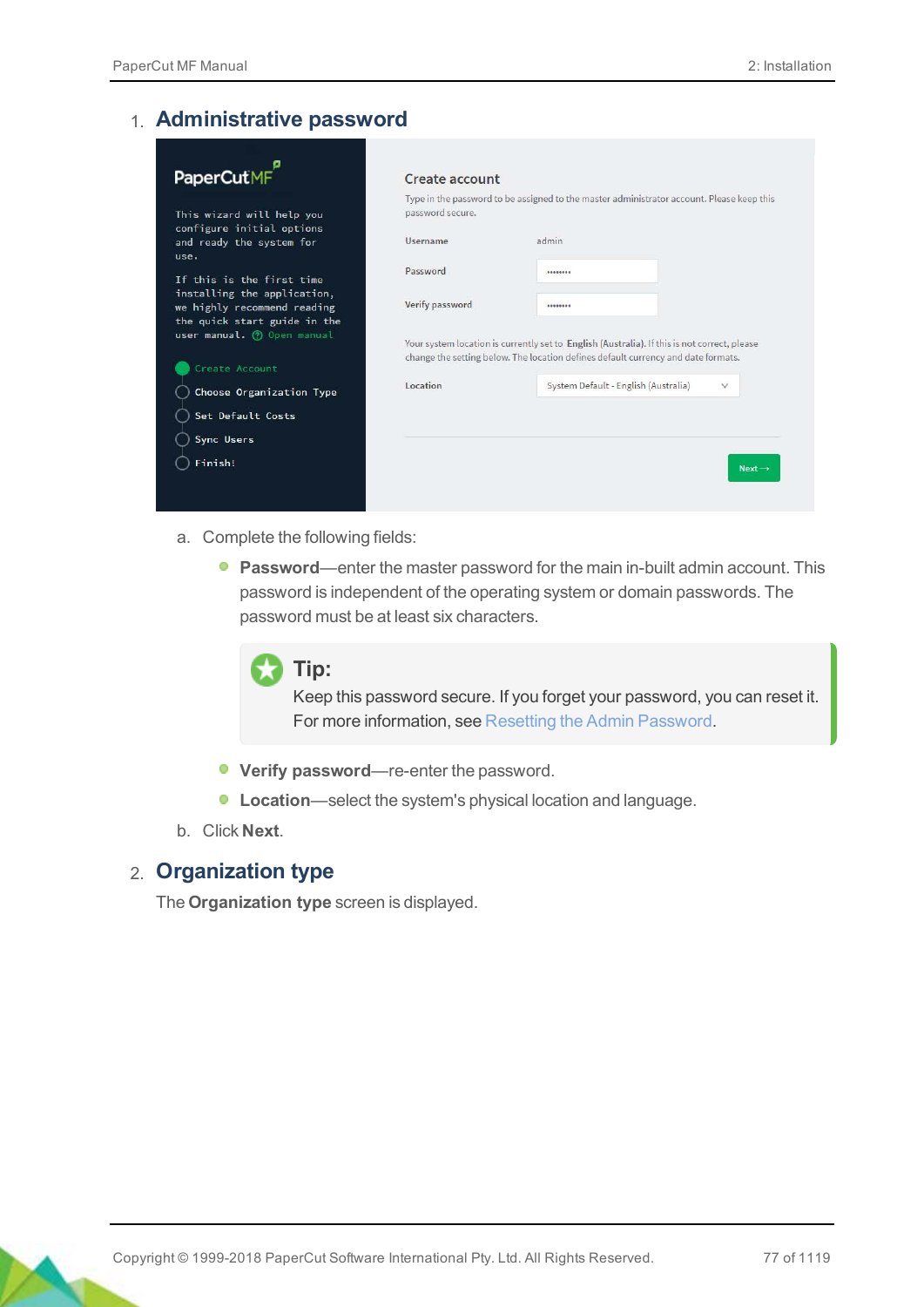

This selection determines which system defaults are used.

- a. Select **Education**.
- b. Select **Small/Medium Enterprise (SME) or Corporate**.
- c. Select **Professional (Client Billing)**.
- d. Click **Next**.

#### 3. **Default cost for printing**

The **Default costs for printing** screen is displayed.

| PaperCutMF                                 | Default costs for printing                                        |                                                                            |
|--------------------------------------------|-------------------------------------------------------------------|----------------------------------------------------------------------------|
|                                            |                                                                   | In Australia, an appropriate cost for a grayscale printer would be \$0.10. |
| Create Account<br>Choose Organization Type | Color (cost per page)                                             | \$0.00                                                                     |
| $\checkmark$<br>Set Default Costs          | Grayscale (cost per page)                                         | \$0.00                                                                     |
| Sync Users                                 | After setup you will have the option to change costs if required. |                                                                            |
| Finish!                                    |                                                                   |                                                                            |
|                                            |                                                                   | ← Previous<br>$Next \rightarrow$                                           |

#### **Important:**

For an education implementation, where users are charged for their printing, leave these values as zero during the implementation stage, otherwise, students will not be able to print as they cannot yet add credit to their account.

If required, you can change this setting after installation.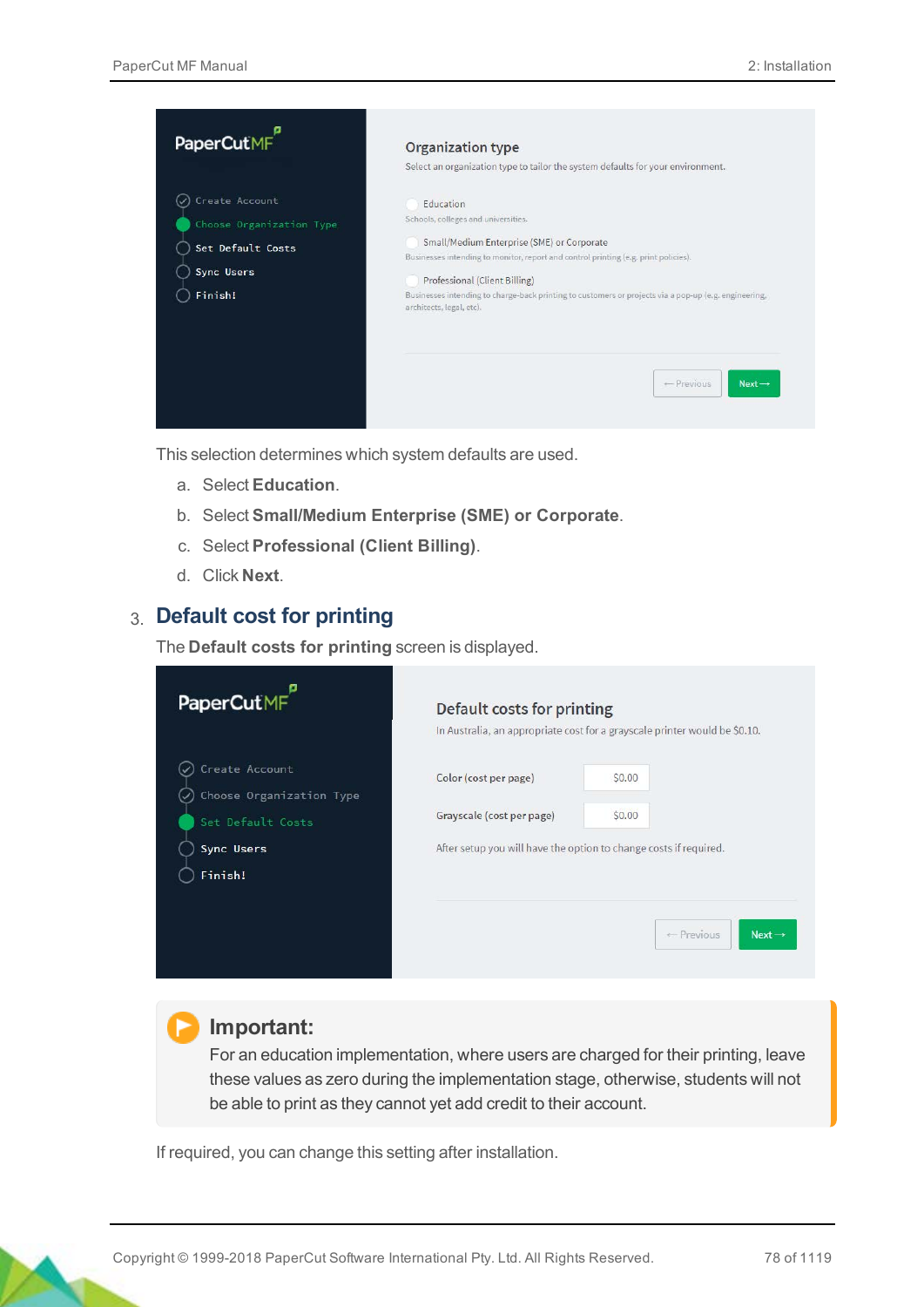- a. Complete the following fields:
	- **Color (cost per page)**—enter the default cost per page for color printing on all printers.
	- **Grayscale (cost per page)**—enter the default cost per page for grayscale printing on all printers.
- b. Click **Next**.

#### 4. **Initial user credit (Education organization type only)**

If you selected **Education** as the organization type, the **Initial user credit** screen is displayed.

| <b>PaperCutMF</b>        | Initial user credit                                                                                                                                                             |                    |
|--------------------------|---------------------------------------------------------------------------------------------------------------------------------------------------------------------------------|--------------------|
|                          | When users are imported they will be assigned an initial credit (also refered to as a quota).<br>If this value is left as zero, credit can be manually assigned to users later. |                    |
| Create Account           |                                                                                                                                                                                 |                    |
| Choose Organization Type | Initial user credit:<br>\$0.00                                                                                                                                                  |                    |
| Set Default Costs        | Deny access when users run out of credit/quota<br>$\checkmark$                                                                                                                  |                    |
| Sync Users               |                                                                                                                                                                                 |                    |
| Finish!                  |                                                                                                                                                                                 |                    |
|                          | - Previous                                                                                                                                                                      | $Next \rightarrow$ |
|                          |                                                                                                                                                                                 |                    |

If you selected **Small/Medium Enterprise (SME) or Corporate)** or **Professional (Client Billing)** as the organization type, go to step 5.

- a. Complete the following fields:
	- **Initial user credit**—enter the amount of credit each/quota each user will receive when the system is first enabled. You can change these settings after setup.
	- **O** Deny access when users run out of credit/quota—select this check box to prevent users from printing when they run out of credit/quota.



If you are evaluating PaperCut MF it might be appropriate not to disable printing when a users funds run out. This way you can be assured that user printing is not disrupted during the evaluation.

b. Click **Next**.

#### 5. **User/group synchonization**

The **User/group synchronization** screen is displayed.

PaperCut MF extracts user information out of the system or domain.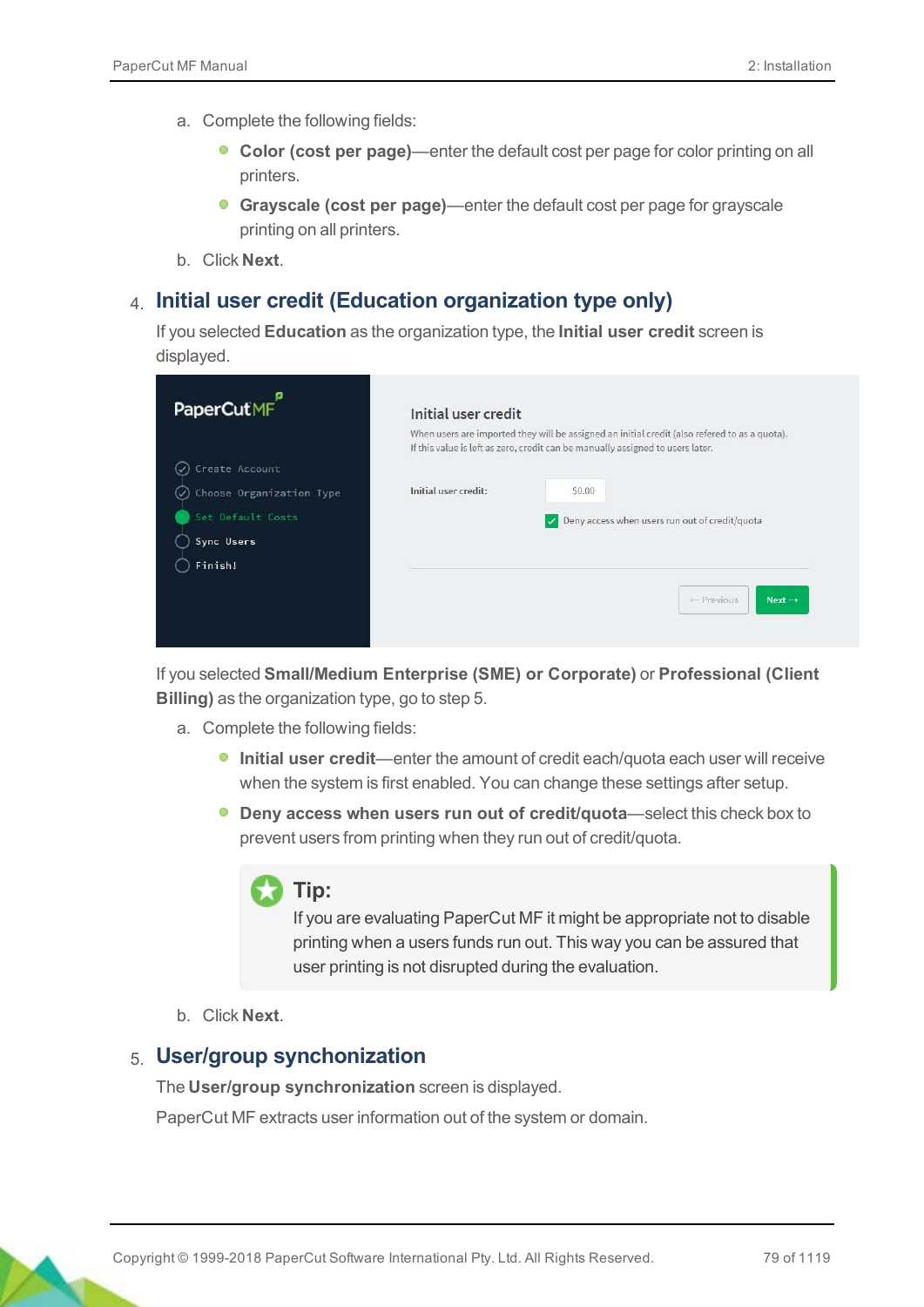

- a. In **User source**, select the source of user account data:
	- **Mac Standard** (PAM, Local NetInfo, etc.)—if the user accounts are set up and defined on the local system. This option works with most Mac networks.
	- **Samba—if the central user directory is a Windows Domain. The Samba option is** available only if Samba is installed on the system. The Samba option is appropriate on medium to small networks currently operating in a Windows Domain environment.
	- **Azure AD Secure LDAP**—for organizations using Microsoft Azure AD Secure LDAP as a cloud based user directory service.
	- **LDAP** (Open Directory)—for large networks with existing Open Directory domains. This includes networks running Mac OS X Server with Open Directory, and Windows domains running Active Directory. PaperCut MF does it's best to auto discover LDAP settings, but some knowledge of LDAP and/or Open Directory is required. More information on LDAP is available in Synchronize user and group details with LDAP.
- b. Select one of the following options:
	- **Import all users**—import all domain user accounts.
	- **Import users from selected groups—import a subset of users from a given** group. This is useful when only a subset of users will use the printers.
- c. Click **Next**.

#### **Important:**

PaperCut MF automatically tries to detect the available directory services, saving you hours of potential configuration time.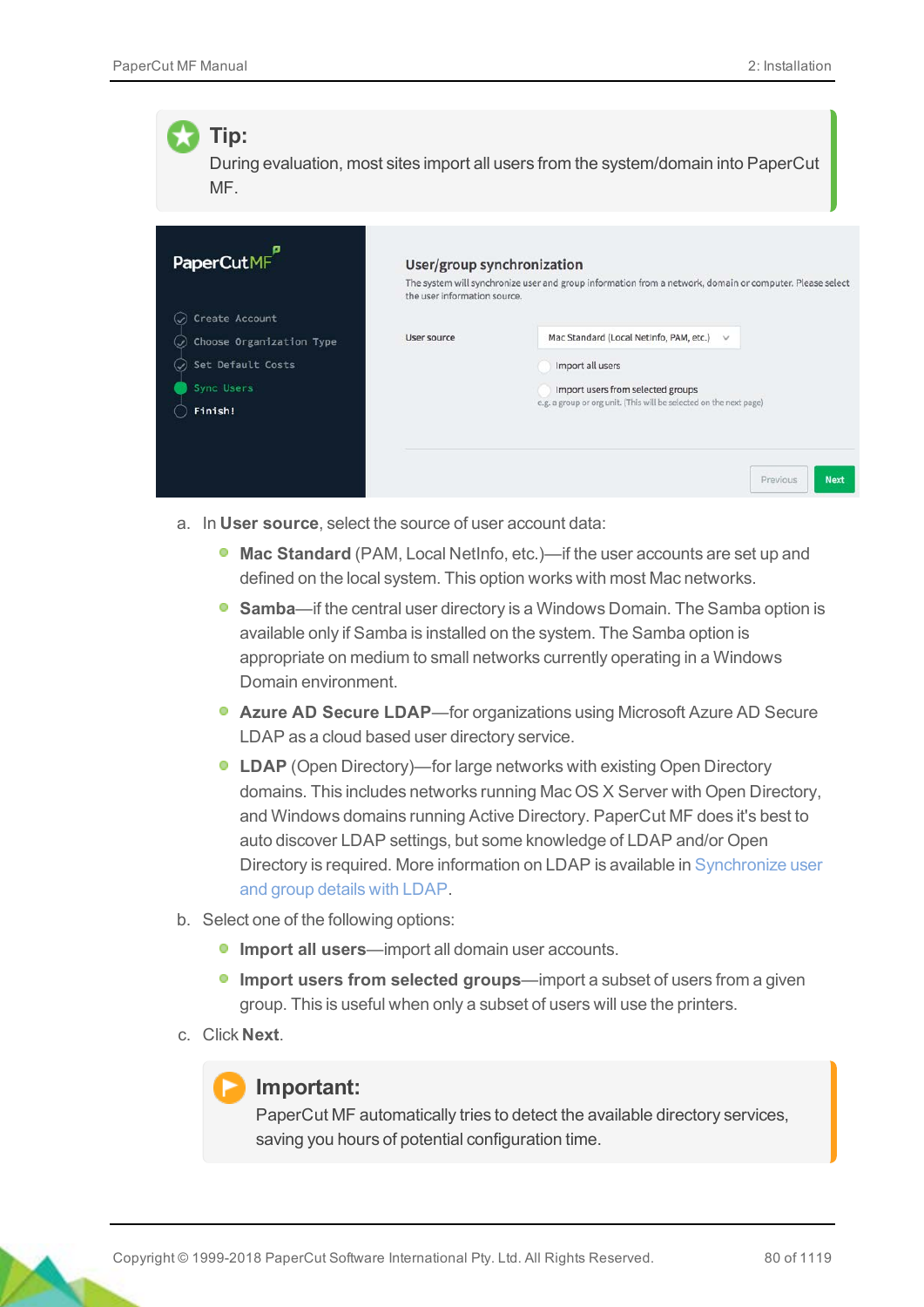d. For Samba, LDAP, and Azure AD Secure LDAP, the Server Details page is displayed. Complete the following as required:

#### **Samba**

- i. Complete the following fields:
	- **Domain Server**—The name of the Windows domain server.
	- **Admin username**—The username of the user who has permission to connect to and query the domain server. The username/password you specify here is an Admin user on your Windows domain that has permission to add machines to the domain.
	- **Admin password**—The password for the above user.
- ii. Click **Test Samba Settings** to test and confirm your settings before continuing.
- iii. Click **Next**.

#### **LDAP**

- i. Complete the following fields:
	- **LDAP Server Type**—Determines which LDAP fields are used to get user and group information. PaperCut MF supports the following server types:
		- **Unix / Open Directory**
		- **Microsoft Active Directory**
		- Novell eDirectory

However, it is easy to support other server types by adjusting the LDAP fields PaperCut MF searches. For more information, see Advanced LDAP configuration.

- **LDAP Server Address**—The hostname or IP address of the LDAP server.
- **Use SSL**—Indicates if an encrypted SSL connection is used to connect to the LDAP server. The LDAP server requires SSL support to be enabled and should accept connections on the standard LDAPS port 636.
- **Base DN—The Base DN of the LDAP server. This is the equivalent of the** "suffix" config setting of the OpenLDAP server. For example, if the domain hosted by the LDAP server is "domain.com", then the Base DN might be  $DC=$ domain,  $DC=$ com. The format of the Base DN can differ significantly depending on configuration. Some older Novell eDirectory installations require a blank Base DN to operate. Some examples:

```
DC=myschool, DC=edu, DC=au
DC=myorganization,DC=com
OU=OrgUnit,DC=domain,DC=com, DC=local
```
**Admin DN**—The DN of the user who has permission to connect to and query the LDAP server. This is typically an administrative user, although it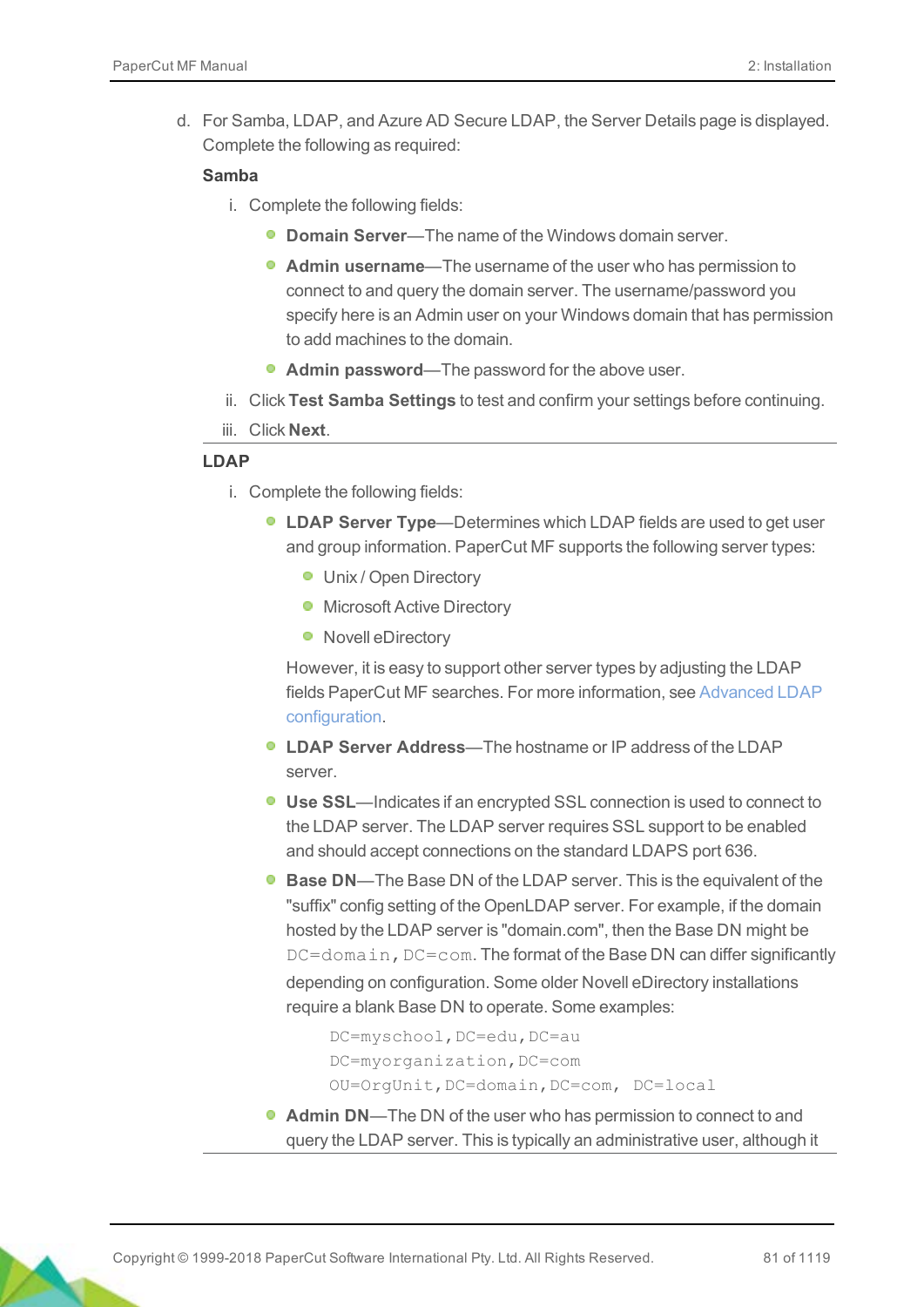can be a user that only has read-only access to the LDAP server. An example of the DN of the Administrator user on a Windows AD domain "domain.com", would be

CN=Administrator,CN=Users,DC=domain,DC=com. The exact format of the DN depends on the LDAP server. Some examples:

- **O** Windows Active Directory: CN=Administrator,CN=Users,DC=domain,DC=com
- **O** Windows Active Directory (in organizational unit):

CN=administrator,OU=OrgUnit,DC=domain,DC=com

- **O** Mac Open Directory: uid=diradmin,CN=users,DC=domain,DC=com
- **O** Unix Open LDAP: uid=root, DC=domain, DC=com, or uid=ldapadmin,DC=domain,DC=com
- **O** Novell eDirectory: CN=root, DC=domain, DC=com, or CN=ldapadmin,OU=users,DC=domain,DC=com.

The Admin DN and password is optional if your LDAP server allows anonymous binds for querying.

**Admin password**—The password for the above user.



**Tip:**

Some LDAP servers are configured to allow 'anonymous' LDAP query access. In these situations, you can leave **Admin DN** and **Admin password** blank.

- ii. Click **Test LDAP settings** to test and confirm your settings before continuing.
- iii. Click **Next**.

#### **Azure AD Secure LDAP**

- i. Complete the following fields as required:
	- **Accept self-signed certificate**—Select this check box if you are using a self-signed certificate that does not need to be validated. If you are using a certificate signed by a trusted authority, clear this check box.
	- **Azure LDAP External Address**—Your LDAP external address copied above from Azure AD Secure LDAP.
	- **Base DN**—Your Azure DNS Domain Name. This is the equivalent of the "suffix" config setting of the OpenLDAP server. For example, if the domain hosted by the LDAP server is "domain.com", then the Base DN might be  $DC=$ domain,  $DC=$ com. The format of the Base DN can differ significantly depending on configuration. Some examples: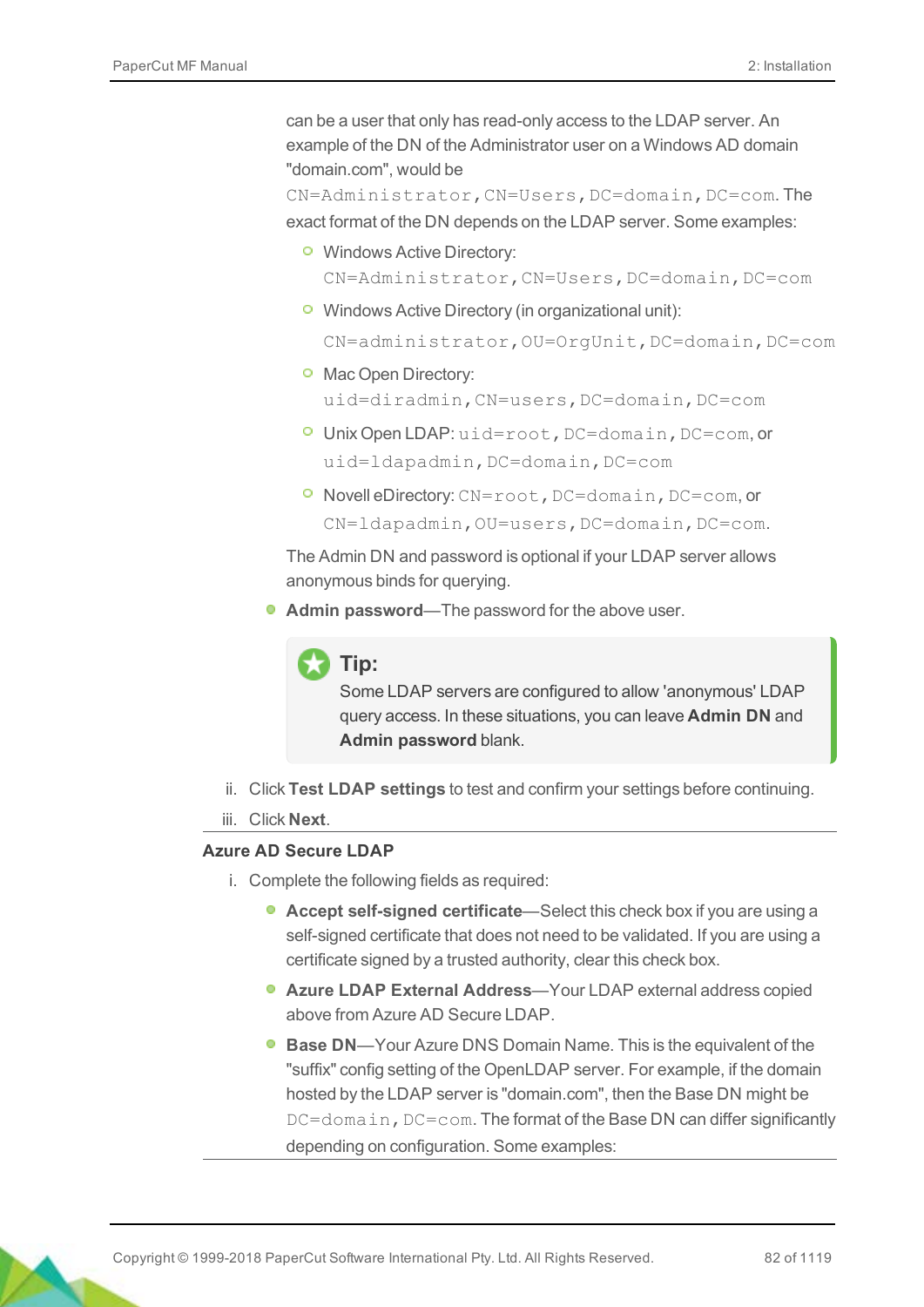DC=myschool,DC=edu,DC=au,DC=myorganization,DC=co m OU=OrgUnit,DC=domain,DC=com,DC=local

- **AAD DC Administrator username**—The Azure Active Directory DC administrator username. For example, admin@papercut.com.
- **Admin password**—The password for the above user.
- ii. Click **Test Settings** to test and confirm your settings before continuing.
- iii. Click **Next**.

#### 6. **User Client options (Professional (Client Billing) organization type only)**

If you selected **Professional (Client Billing)**, as the organization type, the **User client options** screen is displayed.

| <b>PaperCutMF</b>                                                      | User client options                                                                                                                                                                                                    |
|------------------------------------------------------------------------|------------------------------------------------------------------------------------------------------------------------------------------------------------------------------------------------------------------------|
|                                                                        | The client software allows users to allocate printing to accounts (or projects, client matter, cost-centers, etc)<br>via a popup. Running the client software is required when the popup option is enabled for a user. |
| Create Account<br>$(\checkmark)$                                       | Depending on your readiness to deploy the client software, you should choose an appropriate strategy:                                                                                                                  |
| Choose Organization Type<br>Set Default Costs<br>Sync Users<br>Finish! | Minimal impact (Initial single user testing)<br>Username<br>Enter the username of the test user account (e.g. your personal username)<br>Immediate implementation (Enable for all users)                               |
|                                                                        | - Previous<br>$Next \rightarrow$                                                                                                                                                                                       |

If you selected **Education** or **Small/Medium Enterprise (SME) or Corporate**, go to step 7.

The User client allows users to allocate print jobs to client (shared) accounts. The process works by:

- Pausing all jobs that enter the print queues.
- **•** Displaying a popup on the user's workstation asking them to allocate the print job to an account. This is done by selecting the account from a list.
- After the user has responded to the popup, the job is released to the printer.

For more information about the account selection process and shared accounts, see Shared accounts.

The account selection popup option is enabled at the user level. Once the option is enabled, the user *must* run the client software. If the client software is not running, the popup cannot display, and the job remains paused in the print queue. This option is considered high impact. You are presented with two strategies that allow you to choose the implementation approach that best suits your needs.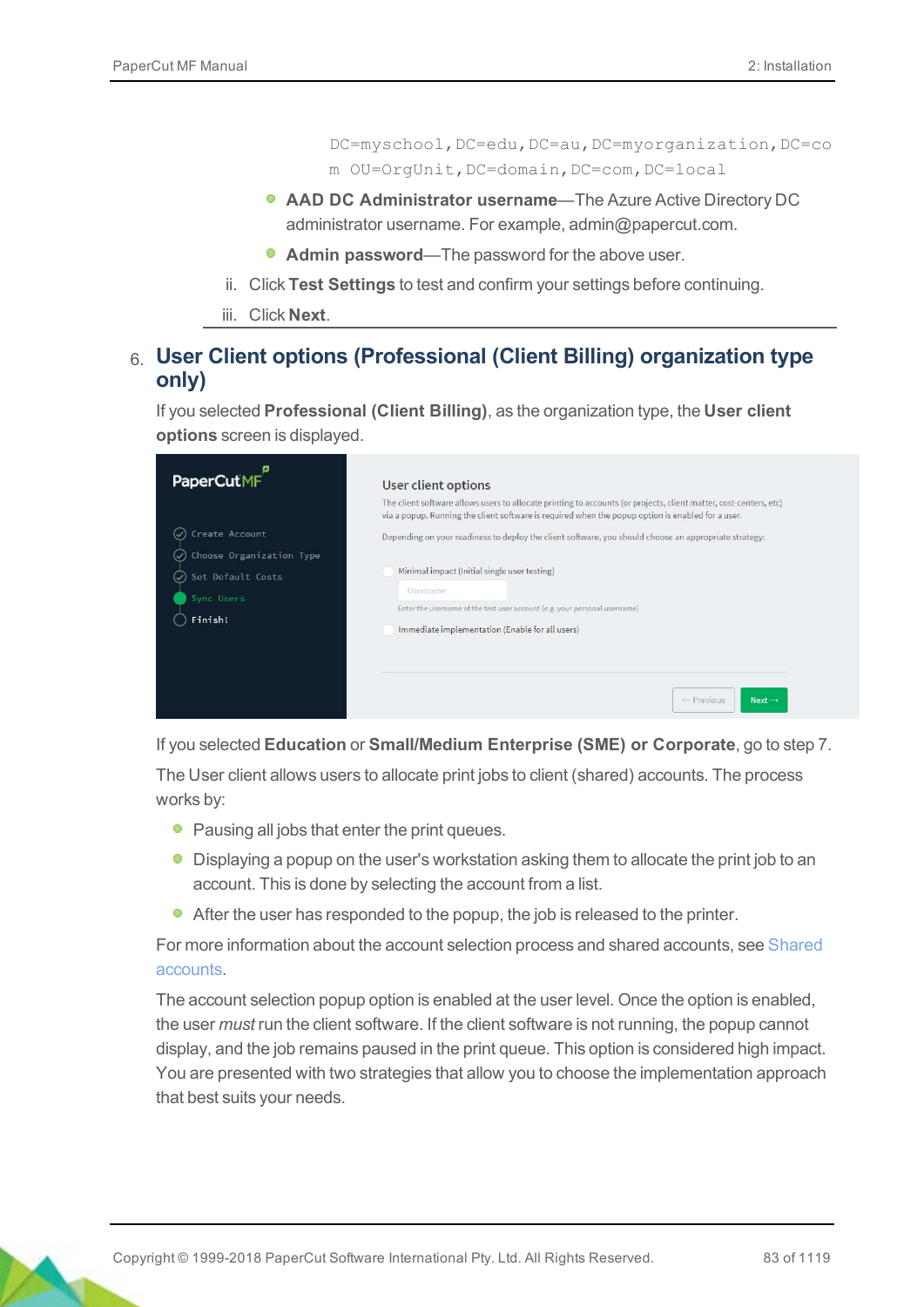a.

Select the account implementation strategy:

**Minimal impact (Initial single user testing)**—the account popup is enabled only for a single user for testing purposes. You need to nominate the testing account; this can be an existing system/domain account used for testing purposes or your own user account. The username should be in the format used to log in to the domain/system (usually the short form).

The minimal impact strategy allows you to test the popup with the nominated test system/domain user account, after which you can enable thepopup for other users as appropriate.

**Immediate implementation (Enable for all users)**—enables the account selection popup for all users. Once the client has been deployed, the system is operational. If this option is selected, install the client software on user desktops immediately to prevent disruption of user printing services.

If in doubt, select the minimal impact strategy. This ensures the impact is isolated to only the nominated test account.

b. Click **Next**.

#### 7. **Confirm setup options**

The **Confirm setup options** screen is displayed.

| PaperCutMF                       | Confirm setup options                  |                                                                                  |
|----------------------------------|----------------------------------------|----------------------------------------------------------------------------------|
|                                  |                                        | Please confirm that the settings you have entered are correct before continuing. |
| Create Account<br>$(\checkmark)$ | Admin username                         | admin                                                                            |
| Choose Organization Type         | Admin password                         | (password hidden)                                                                |
| Set Default Costs                | Initial user credit                    | \$0.00                                                                           |
| Sync Users                       |                                        |                                                                                  |
| Finish!                          | Restrict access when credit<br>expired | Yes                                                                              |
|                                  | User source                            | <b>Windows Active Directory</b><br>(Import all users from the selected source)   |
|                                  | Default color page cost                | \$0.00                                                                           |
|                                  | Default grayscale page cost            | \$0,00                                                                           |
|                                  |                                        |                                                                                  |
|                                  |                                        | Confirm<br>Previous                                                              |

- a. Check the settings you have entered. If you want to change anything, you can return to any of the configuration screens to alter the options.
- b. Click **Confirm**.

The **Initial user import** screen is displayed.

c. Click **Close**.

#### 8. **Setup complete**

After completing the configuration wizard you are presented with a user synchronization status screen, showing the progress and results of the setup.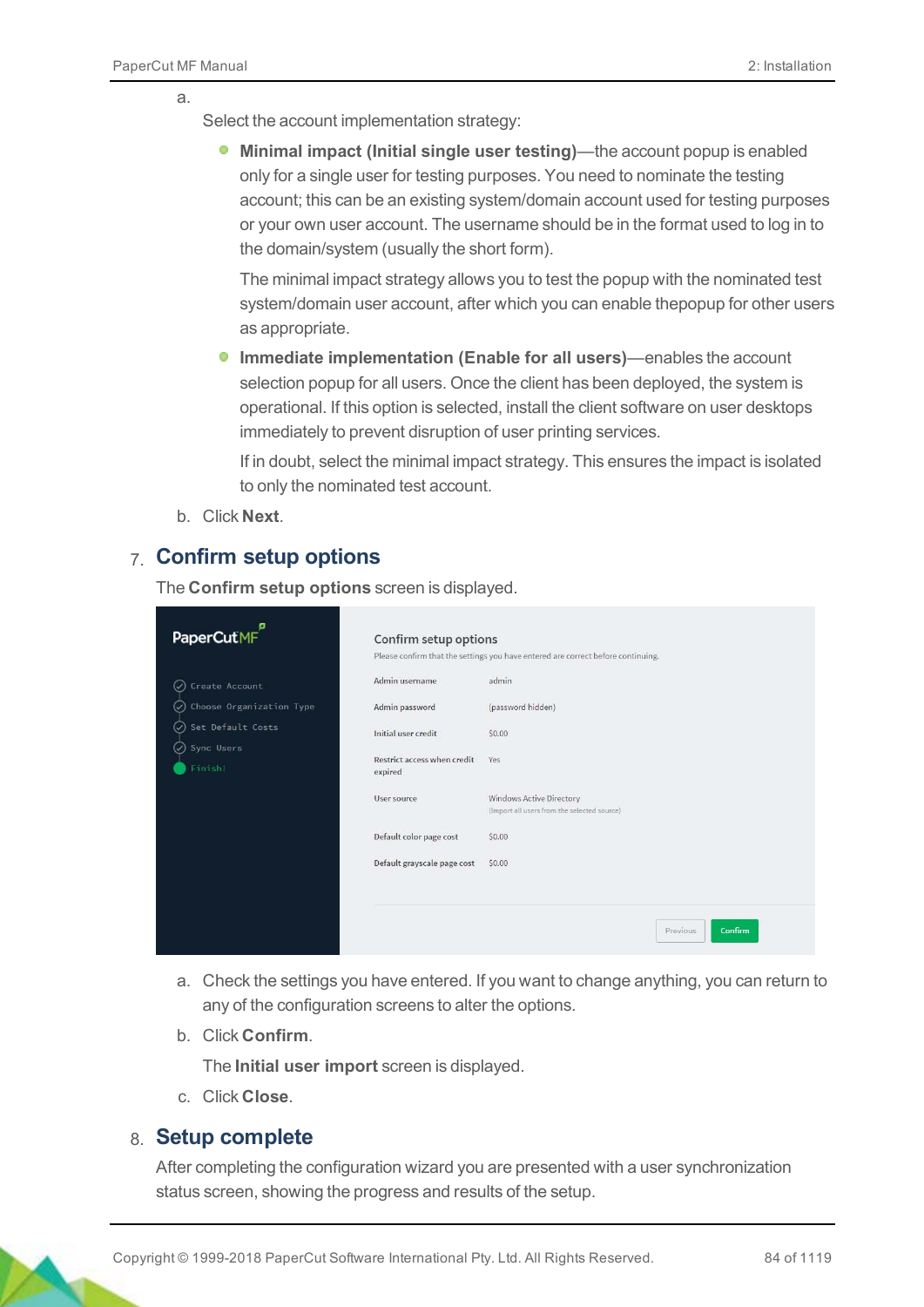

a. Click **Login** to access the Admin web interface and begin familiarizing yourself with the options and features available.

### **Step 5: Check the printer configuration**

When you install PaperCut MF, your networked printers are automatically added to the system. Any new printers added to your network are also automatically added to PaperCut MF. You can, however, change the configuration so that new printers are not automatically added. You will need to do this if you have printers you do not want monitored by PaperCut MF. For more information, see Add and remove/delete/ignore printers.

The monitored printers are listed on the **Printer List** page. If the printers are not displayed, try printing a document. The first job triggers registration.

### **Step 6: Sharing the User Client software**

The PaperCut MF client software is located in the directory /Applications/PaperCut MF/client. You can share this directory over the network so workstations can access/install the client application. If you're running Mac OS X Server, use **Server Admin** to add a read-only file share called PCClient. Sharing with Protocols AFP for Mac clients, and SMB for Windows clients is recommended.

Users can have the client software start automatically using the OS X "Open at Login" feature. Manually start the PaperCut MF client software, command-click the dock icon, select **options** and the Open at Login" from the small pop up menu.

## **Step 7: Deployment for a Professional (Client Billing) installation**



#### **Note:**

This step is a requirement for a Professional (Client Billing) installation.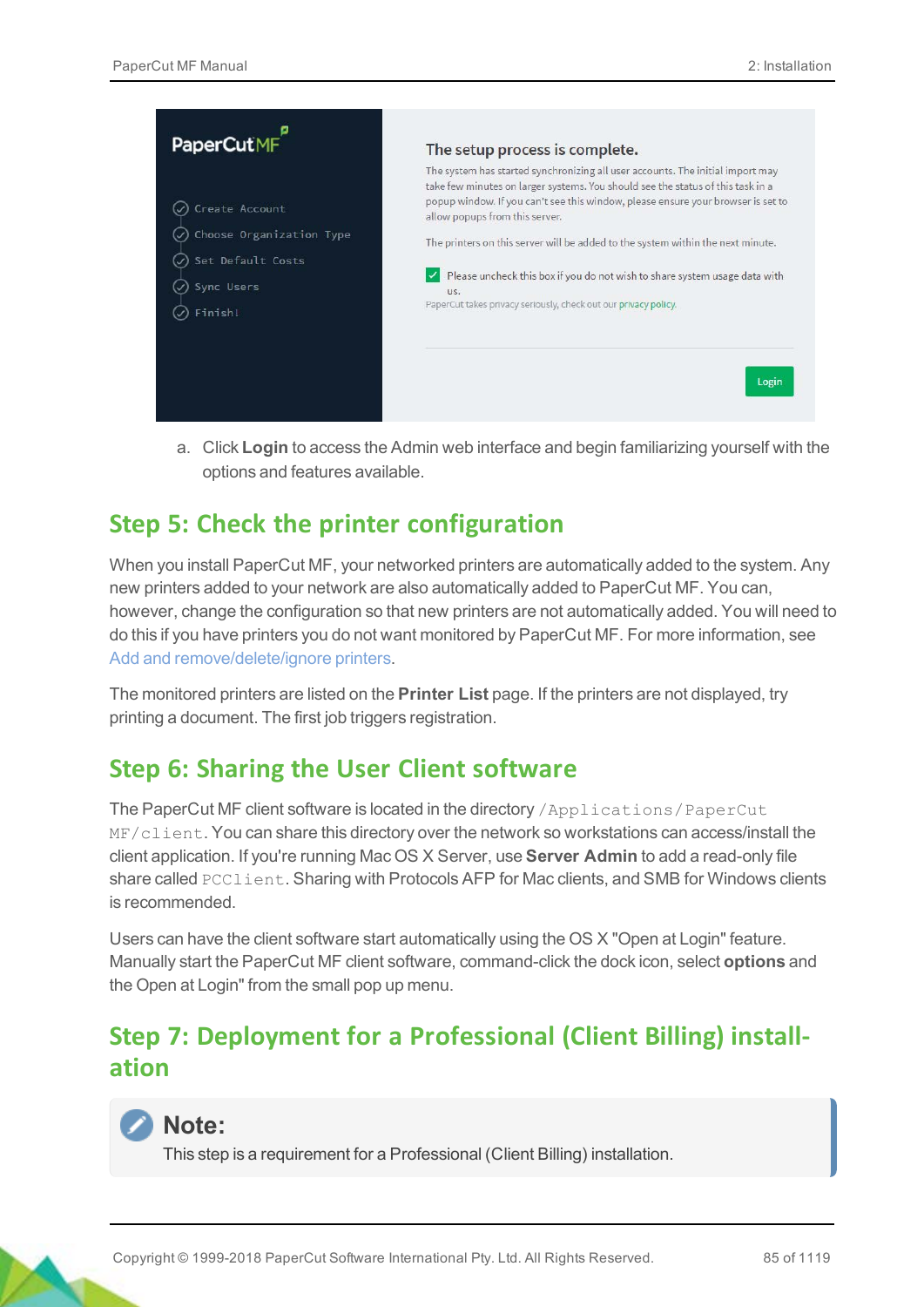Now that the system is tested and working, it is time to deploy the client software and enable the account popup for their use. It is important to deploy the client software before enabling the popup, otherwise users' printing is stopped/paused.

### **Deploy the client software**

The User Client can be run directly from a network share (which is automatically configured on Windows). There is also the option to install the software locally on each workstation, however, this is not usually recommended because it makes the process of updating the client software more complicated.

For more information about client deployment options, see User Client. Follow those instructions to deploy the client software, and then enable the popup as described below.

### **Enable the advanced client popup**

Once the client software is deployed on user workstations, you can set the **Account Selection**. In a Professional (Client Billing) configuration, users who print jobs for clients are often given the Advanced account selection popup, however, other **Account Selection** options might be better suited for some users based on their job function. You can enable the popup on one user at a time or update for all users in bulk. Use the **User Details** page to enable the popup for a single user. To enable the popup for all users in bulk:

1. Click the **Users** tab.

The **User List** page is displayed.

2. In the **Actions** menu, click **Bulk user actions**.

The **Bulk User Operations** page is displayed.

- 3. In **Perform operations on users**, select the target group. To enable for all users select the **[All Users]** group.
- 4. In the **Change setting** area, select the **Change account selection setting** check box.
- 5. Select **Show the advanced account selection popup** option from the list.
- 6. If you do not want to allow users to charge printing to their personal account, clear the **Allow user to charge to their personal account** check box.
- 7. Click **OK**.

A confirmation window is displayed.

8. Click **OK**.

Once completed, the account popup is enabled for the selected users.

When the popup is enabled for all users, perform some testing from users' desktops. To test, log in to the user workstation, perform a print, and check that the account popup is displayed and the job is logged as expected.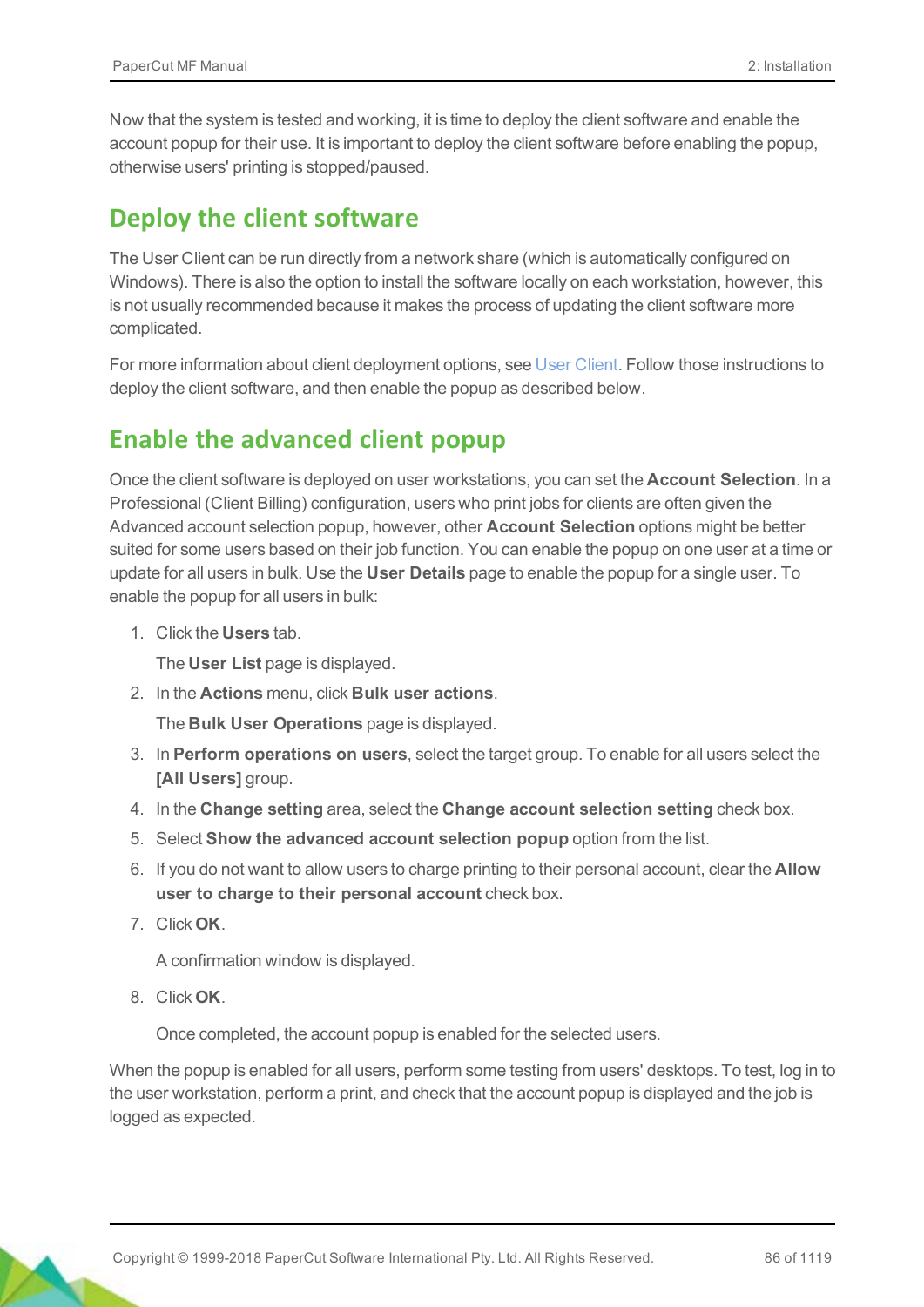## **Step 8: Testing**

Following a fresh installation, it is highly recommended to test core features of the system. For further details, see Testing the installation.

## **What next?**

Take some time to explore the features of PaperCut MF before continuing reading at Implementation by example or Tour. Business users might be interested in trying the popup client software as covered in Client software. If desired, the client software should also be deployed to other workstations. This procedure is detailed in User Client.

## <span id="page-12-0"></span>**2.4.2. Mac printing in detail**

This section of the manual is split into different sections for ease of use, one section covering Mac OS 10.8+ installations, and another covering Windows hosted print queue setup. In most cases only one section applies on your network. As Mac systems have become more popular recently, many sites are opting for Mac print servers to support their Mac workstations. You can install PaperCut MF directly on a Mac print server, offering native, end-to-end Mac printing.

## **2.4.2.1. Terminology**

Below is an overview of the common terminology.

**Print queue:** There are typically two ways of providing shared multi-system access to a printer:

- 1. Configure each system to print directly to the device. The device needs to be networkable (e.g. have an Ethernet connection) and support multiple connections.
- 2. Configure a shared print queue. In this setup, only one system connects directly to the device (e.g. a server) and in turn the device is shared on the network via a print queue. Other systems on the network print to the shared queue rather than directly to the device.

Option 2 is regarded as a better solution on multi-user networks as it provides a higher level of scalability, allows for centralized administration, and allows administrators to move or remap devices without needing to propagate changes to workstations. PaperCut MF requires a shared print queue as it works by intercepting the jobs as they pass through the server's queue.

**CUPS:** CUPS is the print queue system used by Mac. This is the same queue system used by many other UNIX based platforms including popular Linux distributions. Apple is a major supporter of CUPS.

**IP Printing:** This is a generic term used to describe a number of print protocols that are used to exchange print documents between a computer, a server queue, or a physical printer. (Note: This term is also occasionally used incorrectly to describe the "JetDirect" print protocol discussed below)

**IPP:** This is an acronym for Internet Printing Protocol. This is the "native" print protocol used by CUPS and the Mac. It's a modern protocol designed to work well on modern networks including local networks, or even over the internet or a WAN.

**LPR:** LPR/LPD is the traditional UNIX based print protocol.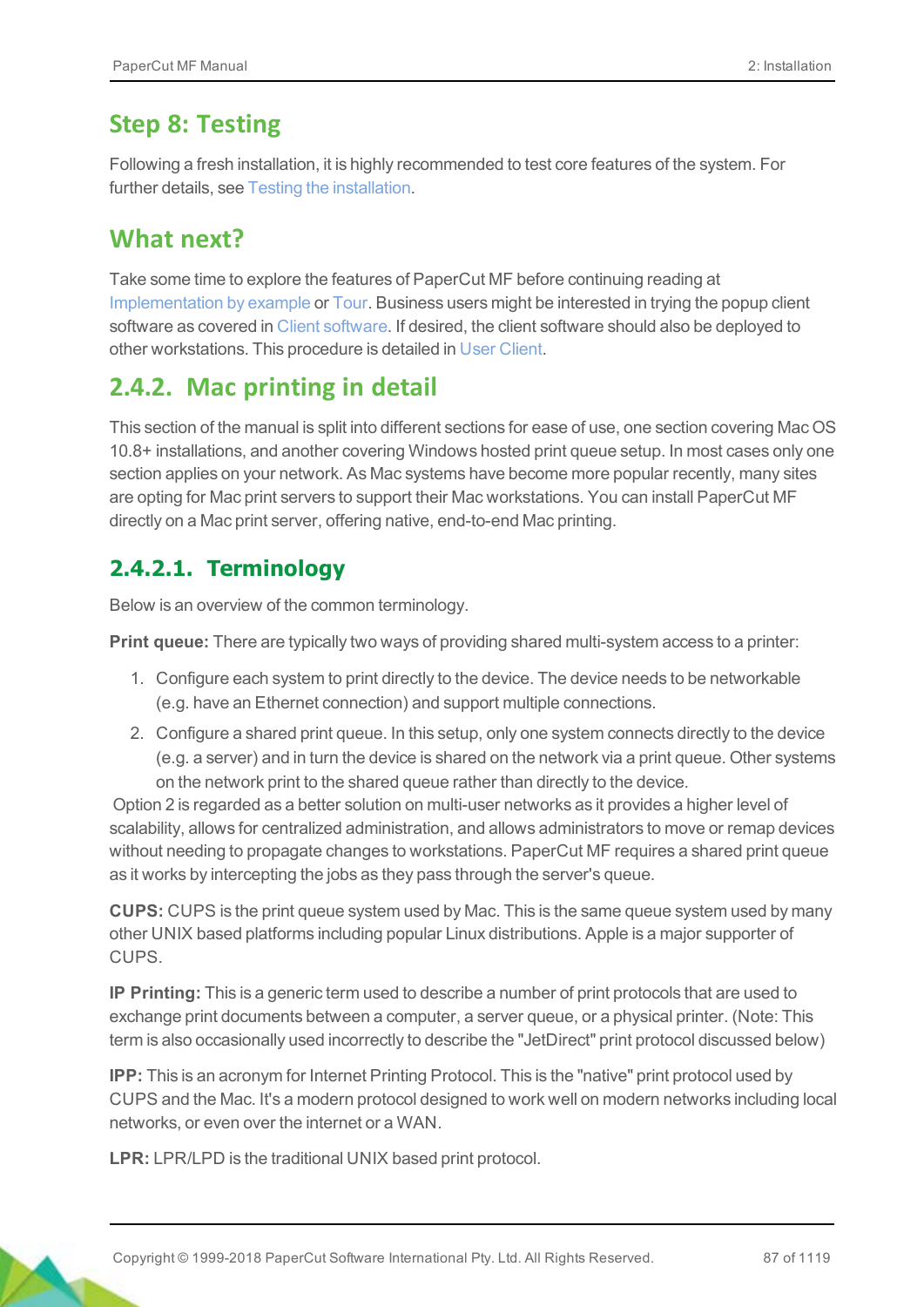**JetDirect/Socket:** This is a very simple print protocol used to transmit print jobs to a physical printer on a TCP network. The printer accepts connections on port 9100. In Windows, this print protocol is often referred to as a Standard TCP/IP Port, and in some cases generally as IP Printing. Almost all network printers support this method.

**Bonjour Printing:** This is not a print protocol, but instead is Apple's method of publishing printers on a network so workstations can locate the device/queue.

Where possible PaperCut MF works with all print protocols, however, we do recommend some over others. The following set up procedure highlights methods that have shown to work in most environments.

PaperCut's recommended setup procedure is:

- **Install the printers on the server using a compatible driver.**
- Test printing from the server.
- Share your printers.
- Set up the workstations to connect to the server's shared print queues.

#### **2.4.2.2. Optional hardware configuration**

Some printer models support several of the connection methods listed above. If the printer offers the option to disable these protocols through their web administration page, you should turn off all except the connection method that you will use. This minimizes the chance of incorrect configuration, and the chance of a workstation user discovering the printer directly. Some printers also support access control via IP address. If this is available, consider setting access control so only the server IP can submit print jobs directly to the printer.

#### **2.4.2.3. Handling unauthenticated systems (e.g. laptops)**

Print queues in Mac OS X by default are unauthenticated. Authentication in an Open Directory environment is instead performed at the time of system login. Unauthenticated systems such as laptops fall outside this. The introduction of unauthenticated systems on your network mandates the need for an extra layer of authentication. To address this need, PaperCut offers two options:

- Popup authentication via the PaperCut client software.
- Authentication via a Release Station or the web-based release interface (end user login > **Jobs pending release**).

It is your decision whether or not the authentication policy/procedure is to be applied to all systems on the network, or just "untrusted" laptops.

### **Network-wide policy**

This is the simplest solution and provides a consistent procedure and policy across all your users irrespective of their access method (such as via workstation or their own laptop). Select your authentication method and enable this option on ALL print queues. The set up procedure for both methods is summarized as follows: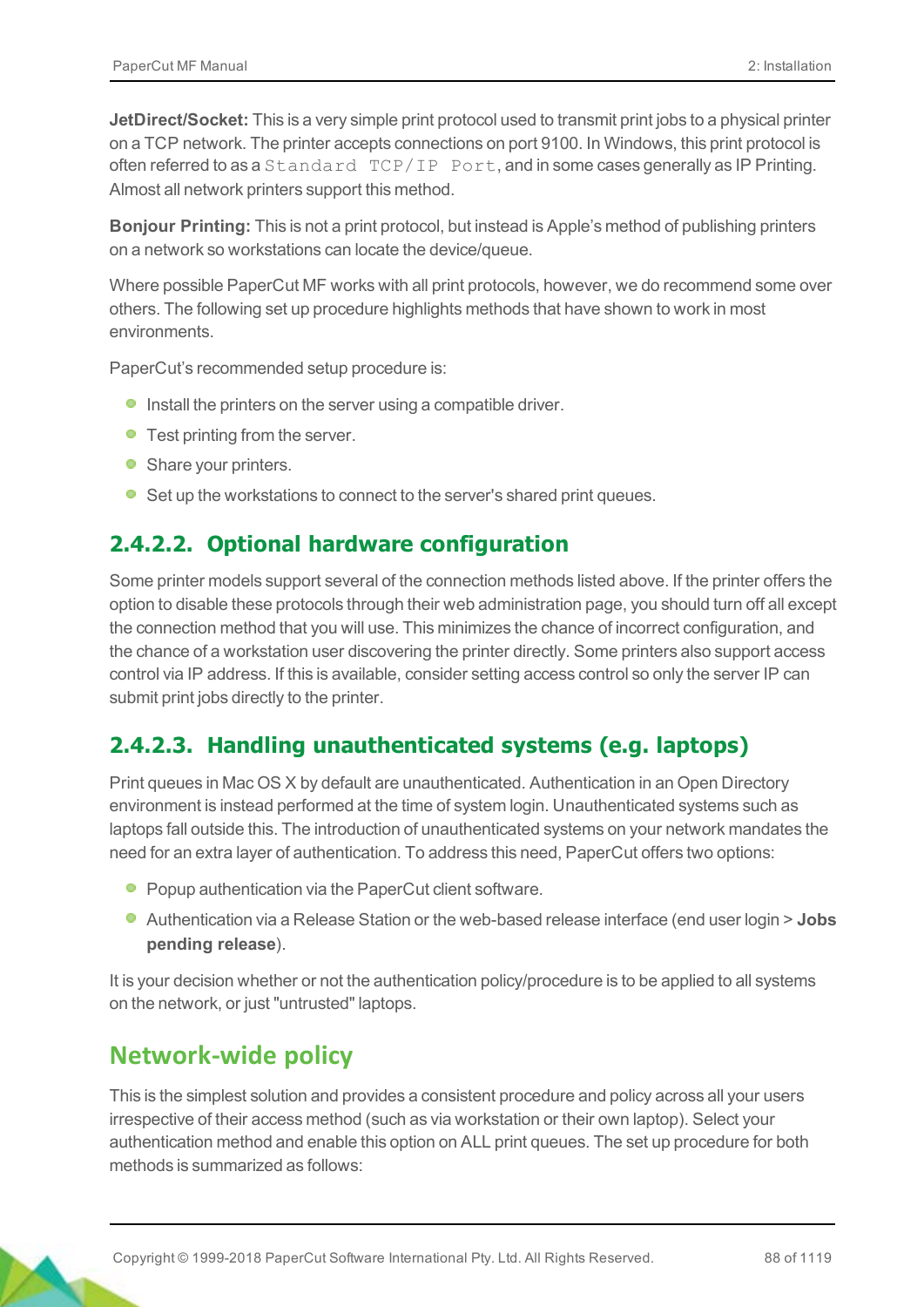#### **Using popup authentication**

- 1. Select the **Unauthenticated printer** option on all printers. You can apply this to multiple printers via **Copy settings from Printer to Printer**.
- 2. Ensure that all workstations have the PaperCut client software installed. This includes both authenticated lab systems and laptops. The PaperCut client must be running to be able to print successfully.
- 3. Instruct users that they need to enter their username and password in the PaperCut client. You you can set PaperCut MF to save the credentials for a defined period of time if required.

#### **Using hold/release queue authentication**

- 1. Select the **Enable the hold/release queue** check box on all print queues. Jobs do not print until a user has authenticated and released the job.
- 2. Set up Release Stations, or, on the **Options** tab in the PaperCut Admin web interface, select the **Allow users to view held jobs** check box.
- 3. Instruct users on how to release their jobs. This procedure must be followed by all users.

## **Laptop only policy (advanced)**

One problem with the network-wide policy discussed above is that the authentication method (e.g. client popup or hold/release queue) also applies to authenticated systems. In some ways this is a positive (i.e. provides a consistent policy), while in other ways it can be viewed as an unnecessary on trusted authenticated systems. This section discusses a solution appropriate for larger sites.

The solution is to set up two servers. One server hosts a set of queues for authenticated systems, while the other server provides queues for unauthenticated systems. Network router or firewall rules are used to ensure that only authenticated systems have access to the authenticated queues. Laptops systems must use the other queues. This is best done with partitioned IP address ranges and/or subnets. An experienced network administrator can assist with restricted server access by IP address.

#### **2.4.2.4. Eliminating popup authentication via Mac Login Hook**

You can use popup authentication to provide a secure environment. For example, there might be a mix of lab systems and unauthenticated laptops. The lab systems are managed and secured via authentication against a central user directory source, while the unmanaged systems (e.g. laptops) are limited to local user authentication only so user identity is indeterminate. Use popup authentication at the print queue level to provide an added level of user verification.

This is an advanced topic and is targeted at experienced Mac administrators with command-line knowledge. The double-authentication is eliminated by having the system login also perform the PaperCut log in via the system login hook. After the administrator has confirmed that the workstation is securely authenticating via a central directory service, they endorse the system by copying a shared secret file onto the workstation. To perform this endorsement, follow these steps:

1. Setup the PaperCut client on the workstation and configure it to start via the login hook as explained in detail in Multi-User Install.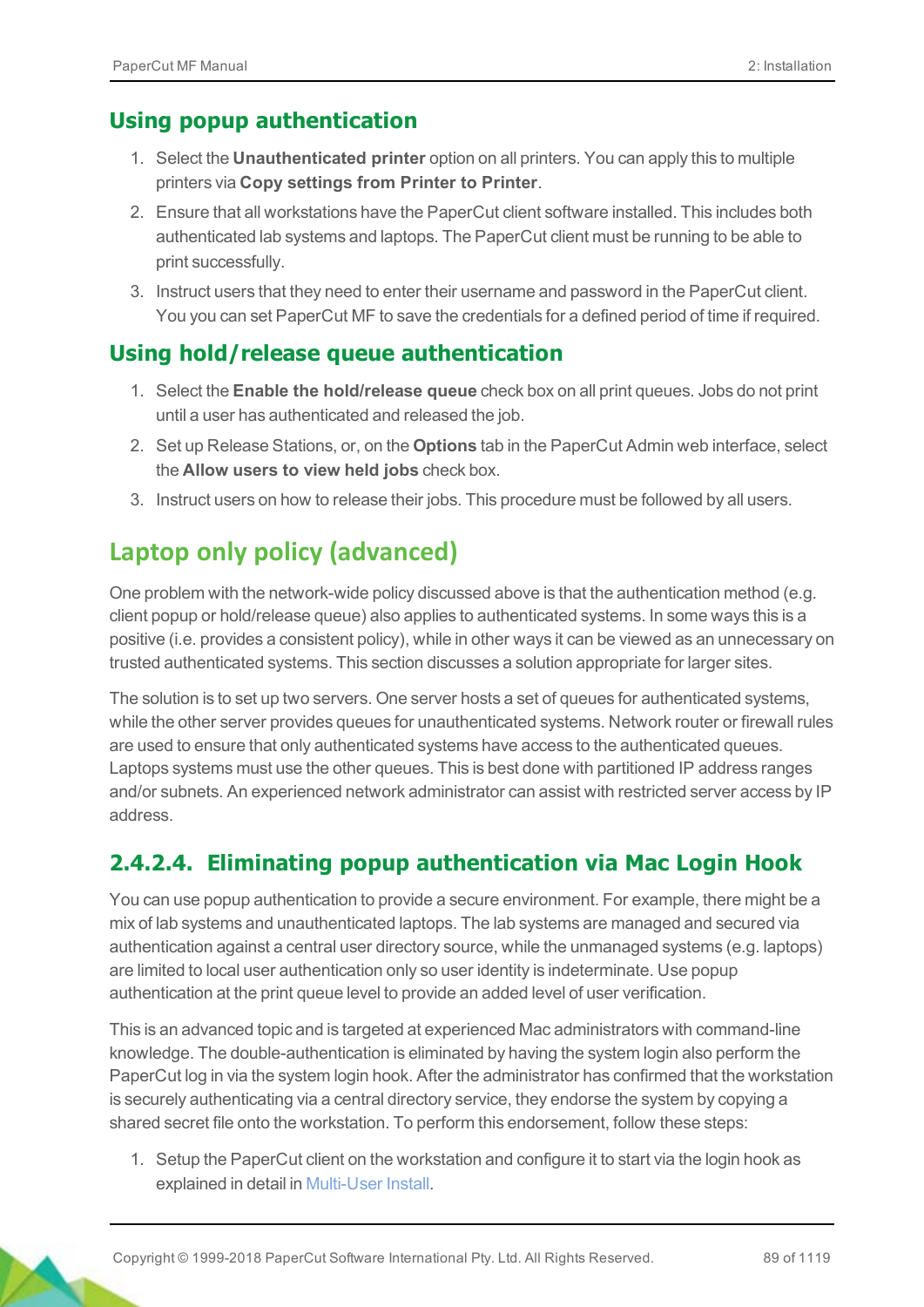2. Use a secure method (e.g. USB key or  $\text{sep}$ ) to copy the file located on the PaperCut primary server at:

```
[app-path]/server/data/pc-shared-secret.dat
```
to the workstation in either of the following locations:

```
/etc/pc-shared-secret.dat or /Library/PCClient/pc-shared-
secret.dat
```
3. Set ownership and permissions on the file using the command line as follows:

```
sudo chown root /etc/pc-shared-secret.dat sudo chmod 600
/etc/pc-shared-secret.dat
```
- 4. Test login and verify that PaperCut popup authentication step has been eliminated by printing to an unauthenticated printer. Confirm that the job prints and logs as expected.
- 5. Repeat the steps above for each trusted directory authenticated system (e.g. lab system) on the network, or use system imaging processes.

### <span id="page-15-0"></span>**2.4.3. Mac hosted print queues for OS 10.8+**

This section discusses printer setup on systems where print queues are hosted on Mac OS 10.8+. There are some very minor differences between the two setup instructions, but they follow the same structure. See [Windows hosted print queues](#page-19-0) if you have Windows hosted print queues.

#### **2.4.3.1. Installing the printers**

Install the printer on the system running PaperCut using a compatible driver. For example, a driver supplied by Apple or the manufacturer. If there is a choice of driver, we recommend a Postscript or PPD based driver. Follow the manufacturer's suggested setup procedure for this part of the implementation. If the manufacturer supports various connection methods, we recommend using JetDirect/Socket if possible. Here is an example of a procedure that sets up a standard printer using a plain JetDirect/Socket connection:

- 1. Select **System Preferences**.
- 2. Select **Print & Scan** (in 10.9, this is named **Printers and Scanners**) .
- 3. Click **+** to add a new printer.
- 4. Click the **IP** tab.
- 5. In the Protocol list, select **HP Jetdirect Socket**.
- 6. Enter the printer's IP address.
- 7. Give the printer a simple name *without* spaces.
- 8. Select the driver or printer model from the list; then click **Add**.

Print some test pages to the newly configured printer, such as printing a web page from Safari. Confirm that printing works as expected before continuing. Be sure to test multiple options such as Duplex and Grayscale. If printing is not working as expected, see the troubleshooting section below.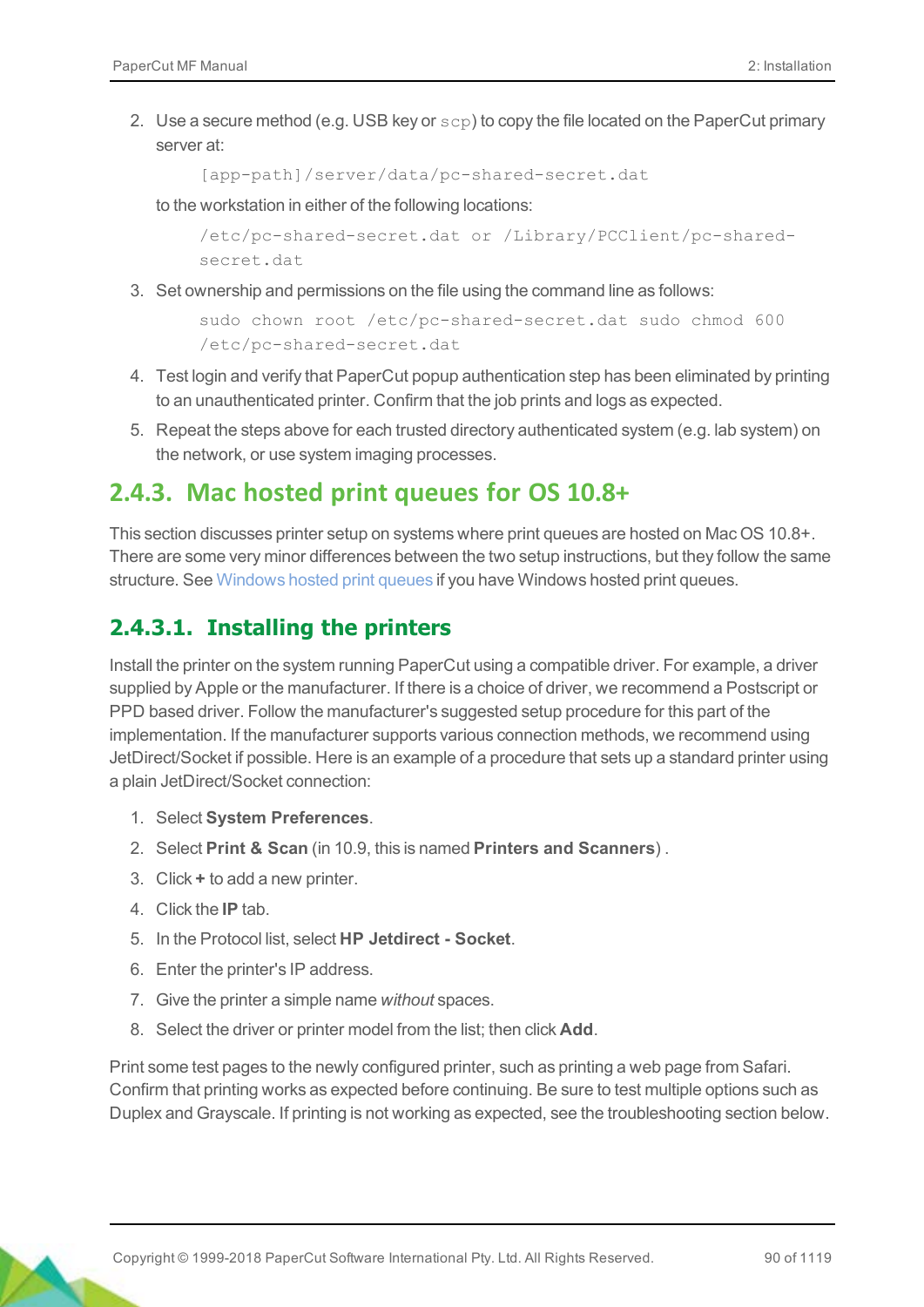

#### **Note:**

If you are adding new printers, configure PaperCut to monitor the new print queues. For more information, see Add and remove/delete/ignore printers.

| $\overline{u}$<br>Default | $\alpha$                       | Search |   |
|---------------------------|--------------------------------|--------|---|
| Fax                       | Windows<br>IP                  |        |   |
|                           | Address: 10.100.64.32          |        |   |
|                           | Valid and complete address.    |        |   |
| Protocol:                 | HP Jetdirect - Socket          |        | ÷ |
| Queue:                    |                                |        |   |
|                           | Leave blank for default queue. |        |   |
|                           | Name: LibraryColor             |        |   |
|                           | Location: Library Room         |        |   |
| Use:                      | Apple LaserWriter Pro 810      |        | ÷ |
|                           |                                |        |   |

### **Tips and troubleshooting**

- Always try HP Jetdirect/Socket first, and use proprietary connection methods as a last resort
- If your printer does not support HP JetDirect/Socket, consider using IPP as an alternative
- If you are not able to install or find a driver for your printer, try the **Generic Postscript Driver/Printer**

#### **2.4.3.2. Sharing the printers**

On Mac OS 10.8, Apple removed the ability to share printers using the Server Admin app. Sharing printers is now easier, however, LPD has since been removed as an sharing option, and the default sharing method is now IPP. To share your printers, follow the below steps:

- 1. Open **System Preferences > Print & Scan** on the print server (in 10.9, this is named **Printers and Scanners**)
- 2. Click the printer you want to share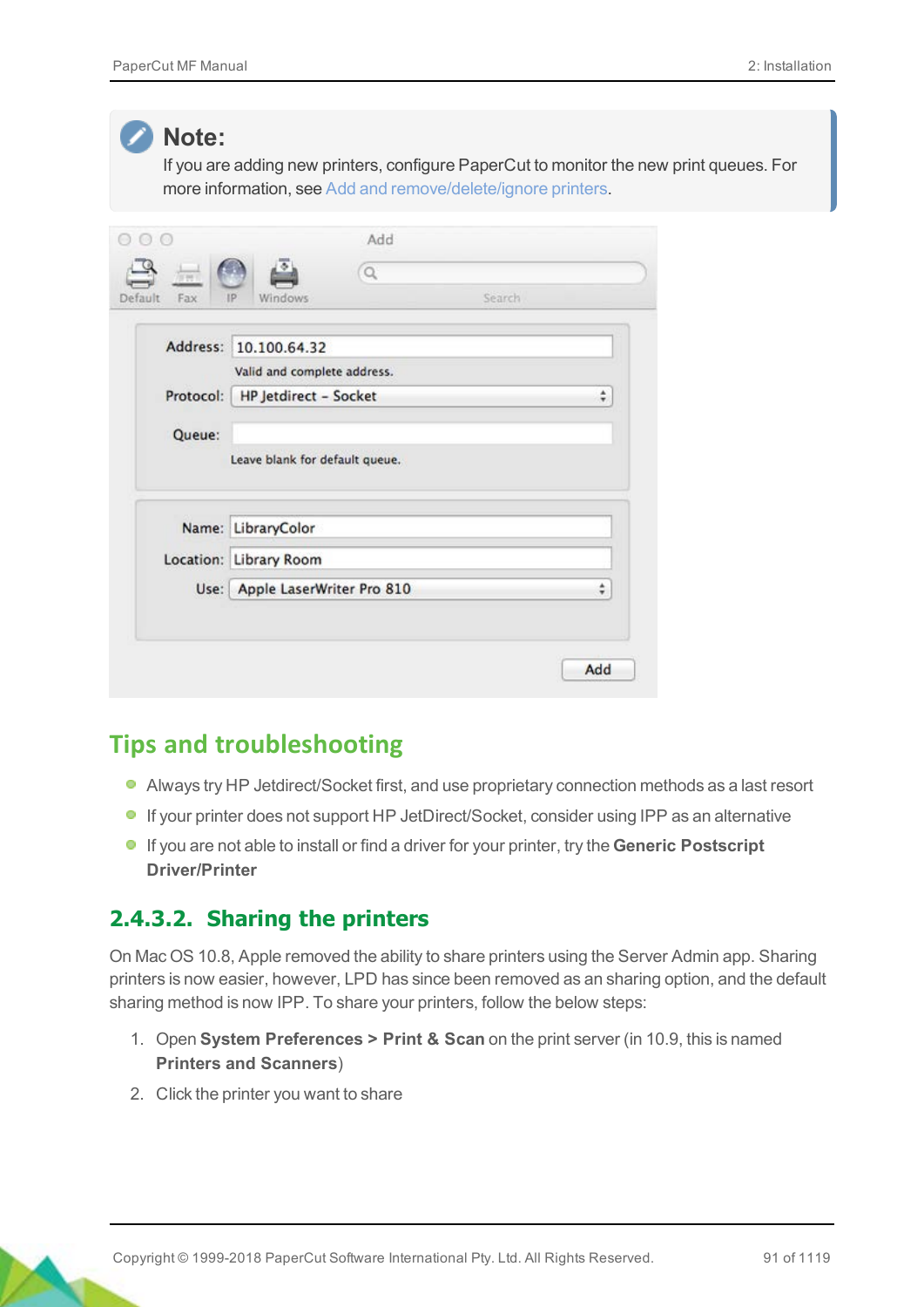3. Select **Share this printer on the network**.

| 000<br>Show All<br>Þ                                                                                                                                                             |                        | Print & Scan                                                                                                                                   | $\mathsf Q$                                               |                |
|----------------------------------------------------------------------------------------------------------------------------------------------------------------------------------|------------------------|------------------------------------------------------------------------------------------------------------------------------------------------|-----------------------------------------------------------|----------------|
| Printers<br>10.100.64.2<br>· Idle, Last Used<br><b>HP Color LaserJet CM</b><br>a Idle<br>KONICA MINOLTA bi<br>E<br>o Idle<br>Lexmark X656de<br>e idie<br>Lexmark_MX711<br>o Idle |                        | Open Print Queue<br>Options & Supplies<br>Location:<br>Kind: HP Color LaserJet CM3530 MFP<br>Status: Idle<br>Share this printer on the network | HP Color LaserJet CM3530 MFP [8B37<br>Sharing Preferences |                |
| ÷<br>$\sim$                                                                                                                                                                      |                        |                                                                                                                                                |                                                           |                |
|                                                                                                                                                                                  |                        | Default printer:   Last Printer Used                                                                                                           | ÷                                                         |                |
|                                                                                                                                                                                  | Default paper size: A4 |                                                                                                                                                | ÷                                                         |                |
| Click the lock to prevent further changes.                                                                                                                                       |                        |                                                                                                                                                |                                                           | $\overline{z}$ |

#### **2.4.3.3. Setting up the printers on Mac workstations**

Once the printers are set up on the server and shared, the next step is to install the printers on the workstations. This section includes the manual setup of print queues to workstations, as well as discussing a method of automating deployment via the Workgroup Manager. The goal is to add the printer on the workstation so it communicates with the server's print queues rather than directly to the printer. Protocols include IPP, LPD, or LPD added via Bonjour. The recommended setup is to use IPP, as this is the native protocol.

#### **Manual setup**

- 1. Open **System Preferences > Print & Scan** on the workstation (in 10.9, this is named **Printers & Scanners**)
- 2. Click **+**.
- 3. Select IP as the type; then select **Internet Printing Protocol IPP** as the **Protocol**. If IPP is not compatible with this device, select **Line Printer Daemon - LPD** as the **Protocol**)
- 4. In the **Address**, enter your server name (or IP Address).
- 5. In **Queue**, enter the the printer's **Queue Name** prefixed with **printers/**. For example: **printers/my\_office\_printer**.
- 6. Select the appropriate driver under **Print Using**.
- 7. Select **Printer Software**. If your model is not listed here, install the manufacturer's driver and repeat these steps again
- 8. Take some time to test printing from the workstation, and confirm that all functions of the printer are working.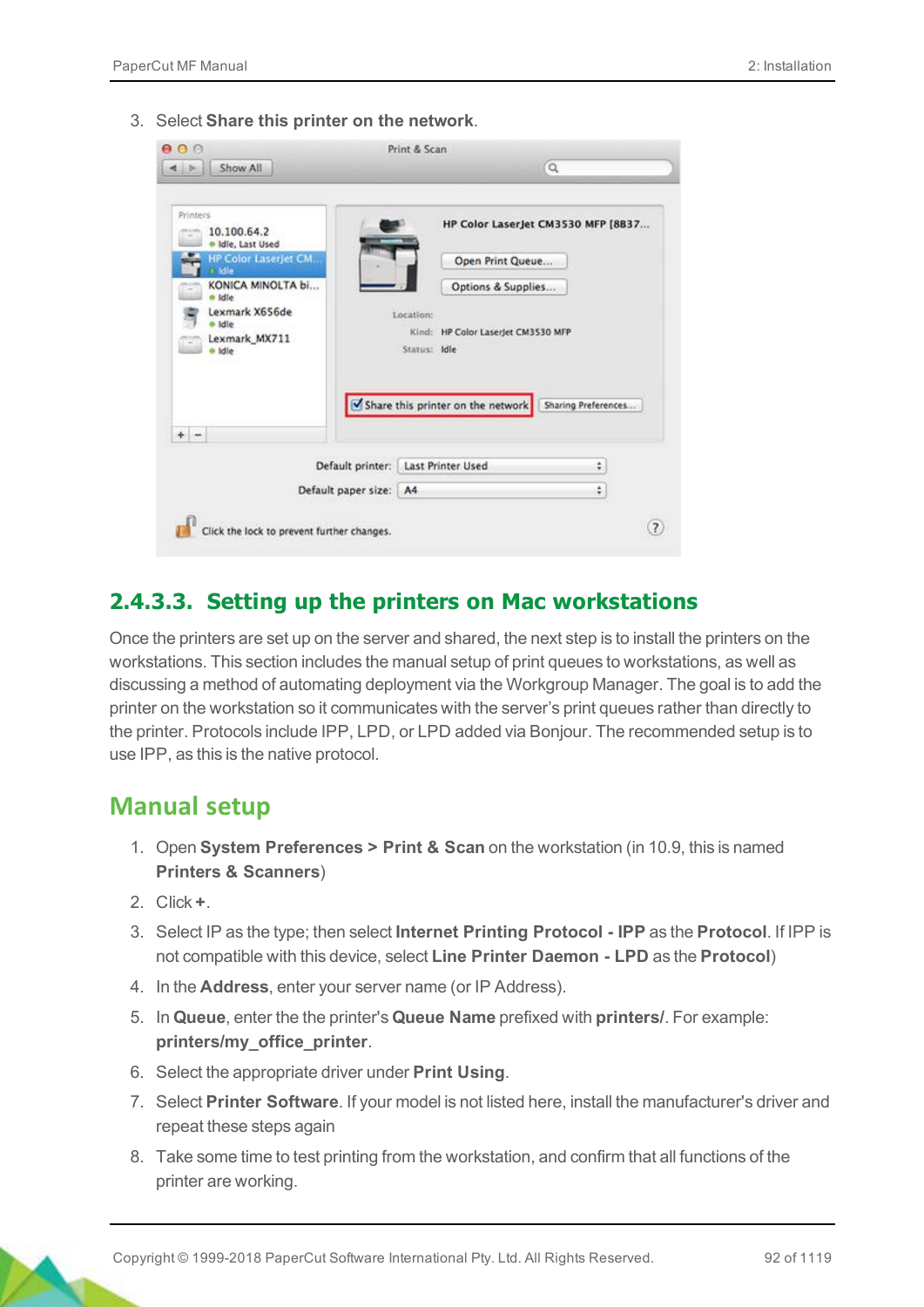#### **Note:**

If you have trouble connecting, ensure the queue name you are entering is correct. The queue name of the printer is set when the print queue is first created on the Mac server, and might be different to the visible printer name. The queue name is displayed on the print server under **System Preferences** > **Print & Scan** > **[select printer]** > **Options & Supplies** > **General** > **Device Name**.

If you have problems obtaining a driver for your printer, try the **Generic Postscript Driver**. This option works with most printers. If after a test print the printer stops with a connection error, check the printer sharing permissions on the server or try the alternate method discussed below.

| Default<br>Fax | Q<br>Search<br>IP<br>Windows     |   |
|----------------|----------------------------------|---|
|                |                                  |   |
| Address:       | 10.100.66.25                     |   |
|                | Valid and complete address.      |   |
| Protocol:      | Internet Printing Protocol - IPP | ÷ |
| Queue:         | printers/LibraryPrinter          |   |
|                | Leave blank for default queue.   |   |
|                |                                  |   |
|                | Name: Library Printer            |   |
|                | Location: Library Room           |   |
|                |                                  | ٥ |
| Use:           | HP LaserJet 4350                 |   |
|                |                                  |   |

## **Publishing the printer via Workgroup Manager**

Manually installing the printer on each desktop on a large network can be tedious. Large networks using Open Directory can automate the process with Workgroup Manager. The key to successfully deploying/publishing printers via the Workgroup Manager is to publish the configuration from a working workstation rather than the server itself. The reason behind this is that it would publish the server's printer configuration. Since the server is configured to print direct to the device and not to the queue, this would be the incorrect configuration for user workstations. Instead, install the Workgroup Manager software on a configured workstation/client and publish its known configuration. We recommend having a workstation setup that is for Workgroup Manager administration and deployment only.

- 1. Select one workstation on your network. Follow the manual set up procedure as discussed above.
- 2. Test and confirm this workstation is configured and printing correctly. Also select other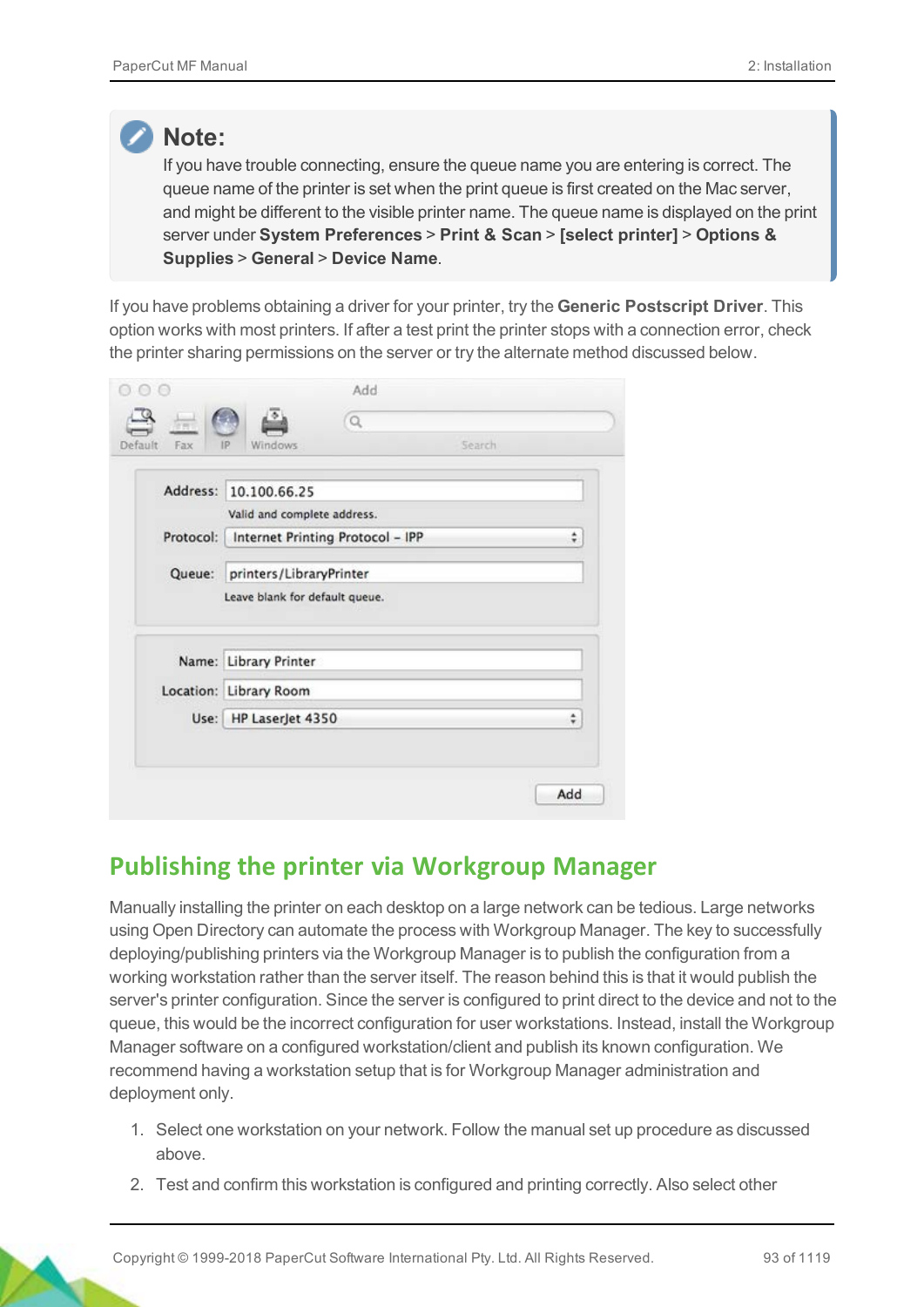settings as appropriate such as tray, duplex and other defaults. It is important to test this step before continuing. If printing is not working, this needs to be fixed before Workgroup Manager is used to publish your print queues.

- 3. Install the **Workgroup Manager** on this client workstation found on the Mac OS X Server install disk).
- 4. Open the Workgroup Manager, connect to your directory, then select an appropriate user group or computer group used to manage client settings.
- 5. Enter the **Settings/Preferences** area; then select **Printing**.
- 6. Select **Manage Always**; then add printer(s) set up in step 1.
- 7. Save the settings and exit (e.g. click **Done**).
- 8. Log onto another workstation and confirm that printer settings are being published as expected.

| + Authenticated as diradmin to directory: /LDAPv3/127.0.0.1 |                                                                                                                                                                                                                                                                                              |
|-------------------------------------------------------------|----------------------------------------------------------------------------------------------------------------------------------------------------------------------------------------------------------------------------------------------------------------------------------------------|
| 上里口口                                                        | <b>Printers</b><br>Footer                                                                                                                                                                                                                                                                    |
| Q- Name contains                                            | <b>O</b> Once<br>· Always<br>Manage:<br><b>Never</b>                                                                                                                                                                                                                                         |
| $\triangle$ CID<br>Group Name                               |                                                                                                                                                                                                                                                                                              |
| PaperCut Domain<br>1027                                     | <b>Printer List</b><br>Access                                                                                                                                                                                                                                                                |
| PaperCut Staff Mac<br>1026<br>1025<br>Workgroup             | <b>Available Printers</b><br><b>User's Printer List</b>                                                                                                                                                                                                                                      |
|                                                             | HP Color LaserJet CM3530 MFP<br>Lexmark MX711<br>KONICA MINOLTA bizhub C35(<br>Add<br>Lexmark X656de<br>Remove<br>Lexmark_MX711                                                                                                                                                              |
|                                                             | Open Printer Setup<br>Search for additional printers.<br>Allow user to modify the printer list<br>(Not available in OS X v10.5)<br>Allow printers that connect directly to user's computer<br>Require an administrator password<br>Only show managed printers<br>(Mac OS X v10.5.7 or later) |

### <span id="page-19-0"></span>**2.4.4. Windows hosted print queues**

This section discusses printer configuration on Mac OS X workstation in environments systems where the print queues are hosted on a Windows operating system. See [Mac hosted print queues](#page-15-0) [for OS 10.8+](#page-15-0) if your print queues are hosted on Mac OS 10.8+.

When a printer from a Windows environment is shared and added to a Mac system, **Print and Scan** requests printer access credentials in the form of username and password. Any user that prints to this printer uses these supplied credentials. This means that the administrator that added the printer to the workstation is the owner of all documents printed from the workstation irrespective of the current logged in user.

The ideal solutions varies from network to network and depends on factors including: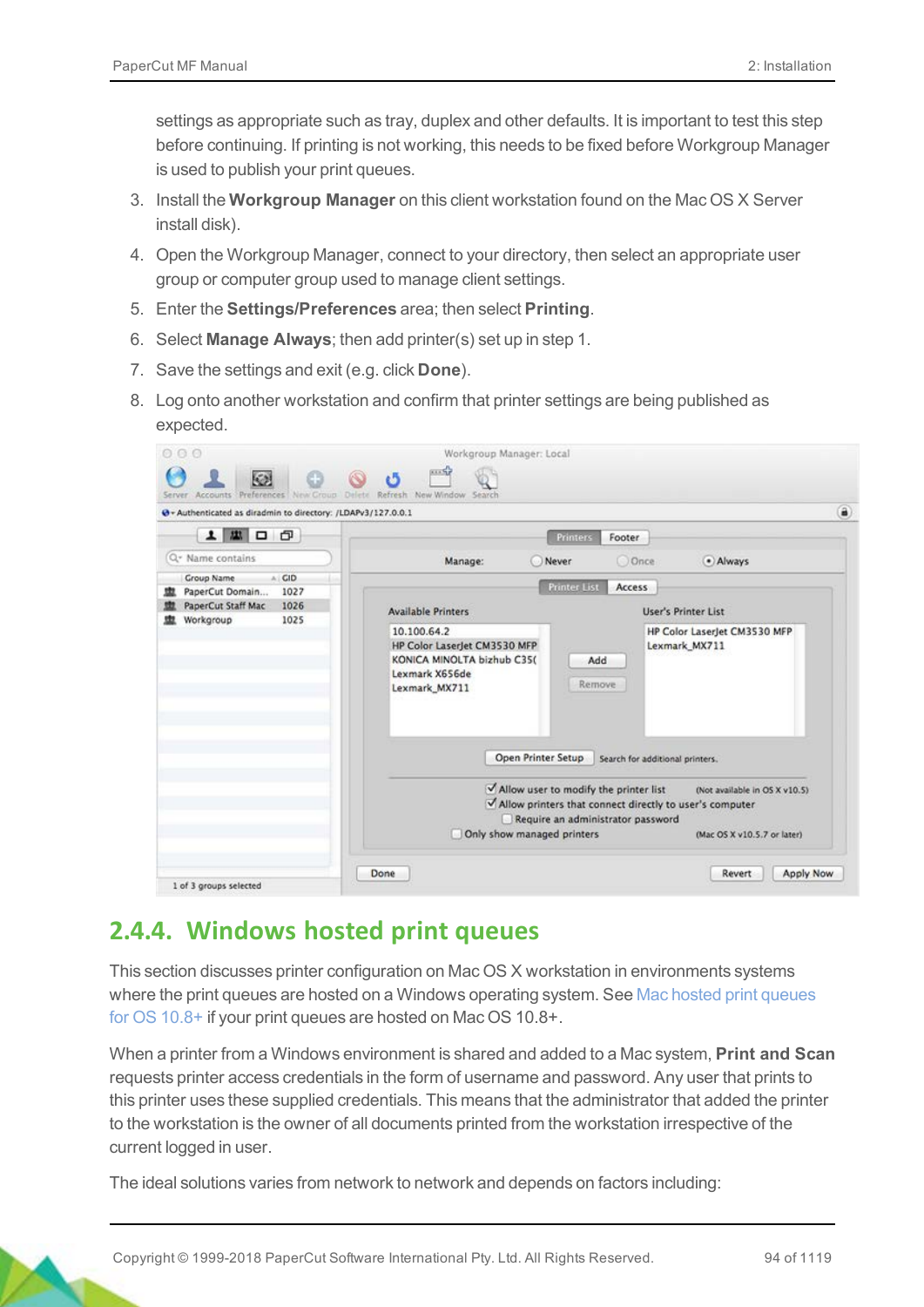- Your existing network configuration
- The mix and makeup of operating systems used on the network
- The underlying directory technologies (Active Directory, LDAP, etc.) if used
- Whether Macs are used by a single owner or multiple users

The following sections outline common set up scenarios and their pros and cons. Your solution might fit one of these scenarios or might be composed of a combination.

#### **2.4.4.1. Scenario One: My own Mac (single user)**

Many networks, particularly those in a business environment, have a dedicated desktop system for each user. This allows the desktop system's global settings to be customized for the user. Common examples include:

- Dedicated computers used in a business
- Staff laptops or desktops used in education

### **Requirements**

- **Printers hosted and shared from a Windows or Linux server.**
- Mac systems used by a single user (or small group of known users).
- Each user has a domain account and password.
- **The username associated with the account on the Mac matches the domain username (either** the account used to log in, or the account set up as the automatic log in account).
- Running Mac OS X 10.8 or higher.

#### **Installation**

Check the user account information:

- 1. Start up the Mac, log in as the local administrator, and ensure the system is connected to the network.
- 2. Select **System Preferences**
- 3. Depending on your Mac OS version, select **Accounts** or **Users and Groups**.
- 4. Click **MyAccount**. *(Skip this step in Mac OS 10.8 and 10.9)*
- 5. Ensure that the **Short name** associated with the account matches the user's domain account username. If not, create a new working account as appropriate.

### **Set up the printers**

- 1. Select **System Preferences > Print and Scan**.
- 2. Click **+** to add a new printer.
- 3. Control-click the toolbar; then select **Customize Toolbar**.
- 4. Drag the **Advanced** icon onto the bar; then click **Advanced**.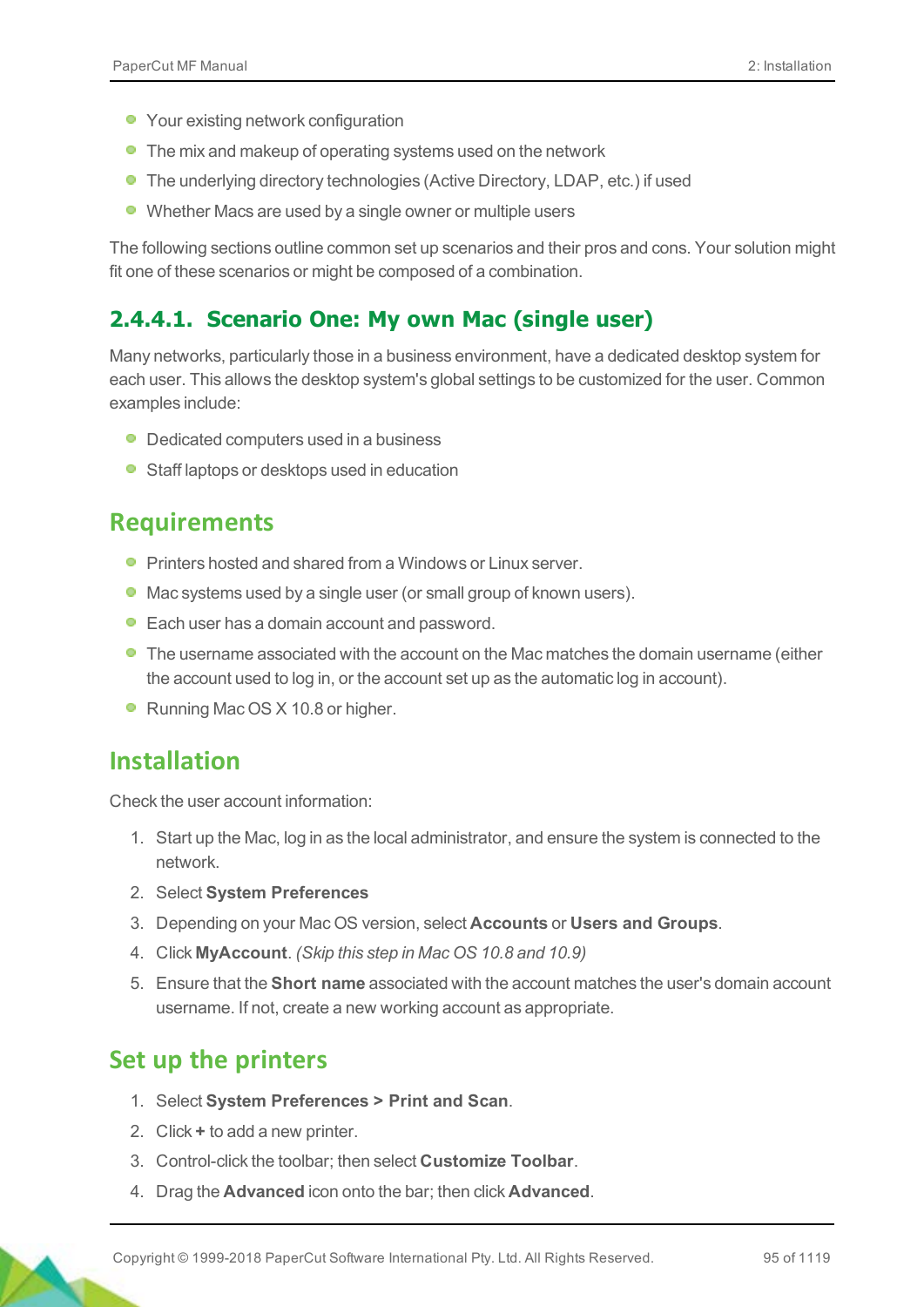- 5. Select the **Windows printer via spoolss** device type.
- 6. Enter a **Device URL**, such as: smb://username:password@server\_

name/printer\_name

- **Tip: server** name is the name of the server hosting the printer, and printer name is the printer's share name
- You might need to include the port in the DeviceURL: smb://server name:139/printer\_name
- OS X can struggle with printer share names containing spaces. We recommend a share name without spaces
- 7. In **Name**, enter a friendly and informative printer name.
- 8. Choose a driver for this printer by selecting **Select Software** from the list.
- 9. Click **Add**.
- 10. Test print and ensure jobs are logged in PaperCut MF as the correct user.

| Type:     | Windows printer via spoolss                      | ÷ |
|-----------|--------------------------------------------------|---|
| Device:   | <b>Another Device</b>                            | ÷ |
| URL:      | smb://username:password@server_name/printer_name |   |
| Name:     | Arts-Printer-3                                   |   |
| Location: | Art Room 3                                       |   |

#### **Install the PaperCut MF User Client software**

- 1. Open **Finder**; then select **Go** > **Connect to Server**.
- 2. Enter smb://servername/pcclient where servername is the name of the server hosting PaperCut MF. If you are prompted for a username and password, this is a username that has access to connect to the SMB share on your Windows server.
- 3. Drag the PCClient application across to the local **Applications** directory.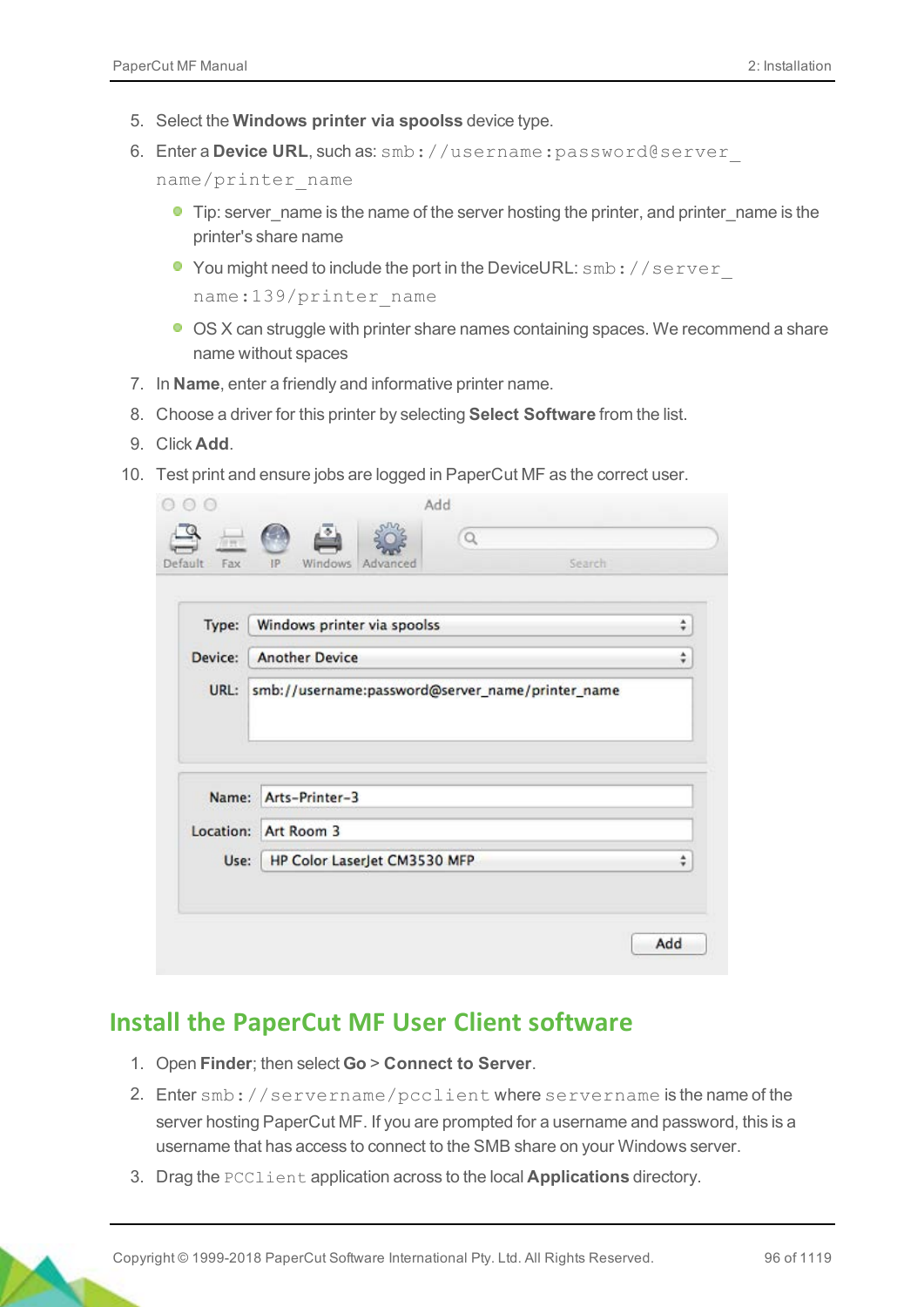- 4. Open **System Preferences**
- 5. Select **Users & Groups**.
- 6. Click the **Login items** tab.
- 7. Click **+**; then select the newly installed PCClient application. Select the **PC Client** check box when it is displayed.
- 8. Restart the system and ensure the client starts upon login.

| Current User<br><b>Matt Doran</b><br>$\ddot{\bullet}$<br>Admin | Password<br>These items will open automatically when you log in:                                                | Login Items         |
|----------------------------------------------------------------|-----------------------------------------------------------------------------------------------------------------|---------------------|
| ▼ Other Users                                                  | Hide<br>Item<br>Ø<br>PCClient                                                                                   | Kind<br>Application |
| <b>Login Options</b><br>焱                                      | To hide an application when you log in, select the checkbox in the Hide<br>column next to the application.<br>÷ |                     |

## **Tips and troubleshooting**

- **Get the user to log in to the Mac. Verify that the PCClient program starts automatically and** shows the user's balance.
- **Print to the newly set up printer. On the server's print queue, ensure that the job is displayed** under the correct username.
- **Ensure that the print job successfully reaches the printer and that the user gets charged in** PaperCut.
- Check that the balance has changed to reflect the new balance in the PCClient program.

#### **2.4.4.2. Scenario Two: The multi-user Mac with popup authentication**

Schools and universities often have Macs available for student use in dedicated computer labs. In these environments the Macs are shared by many users and Scenario One is not appropriate.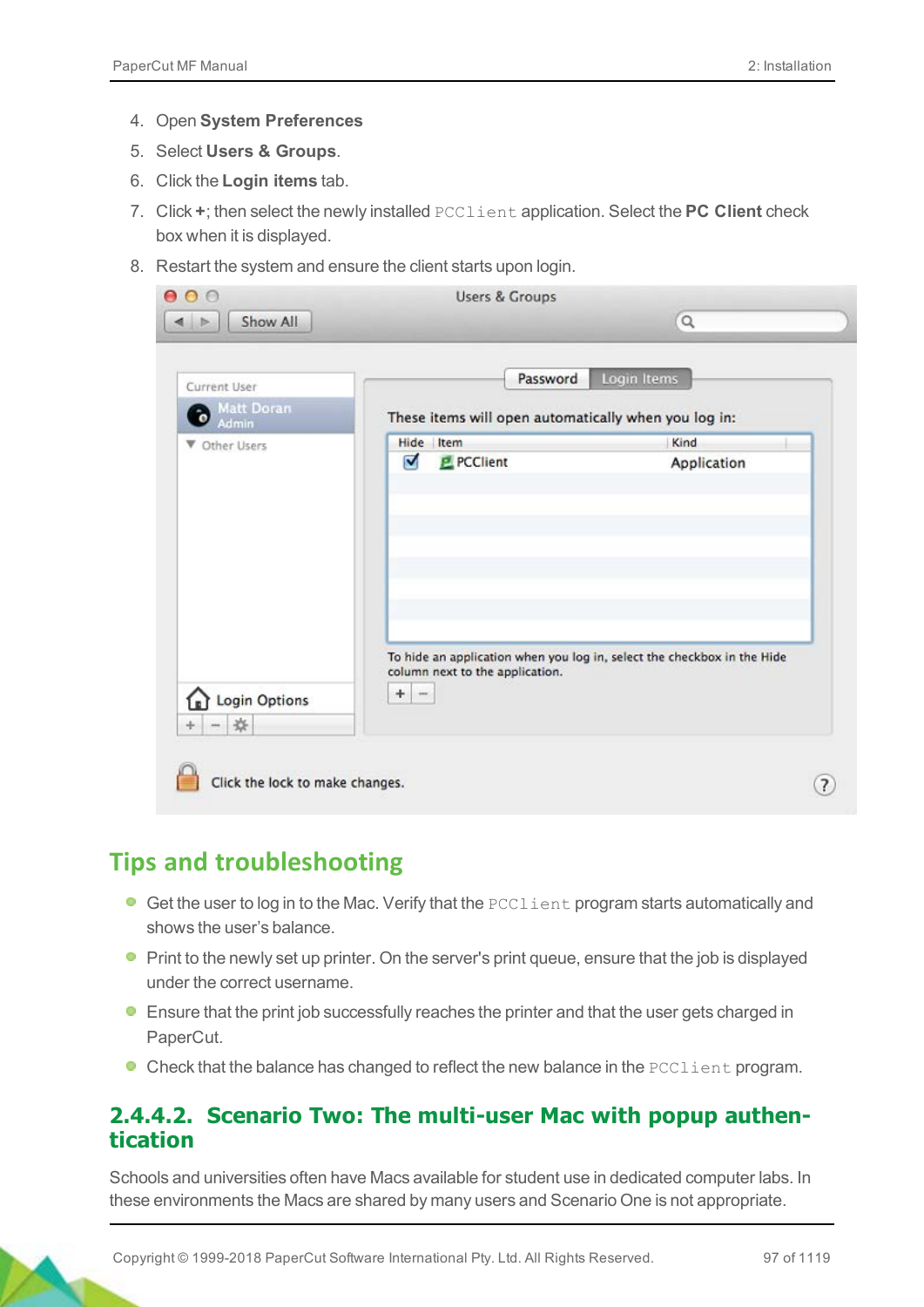Larger Mac networks already using LDAP or Active Directory authentication, or planning on doing so, might want to consider Scenario Three explained in the next section.

Scenario Two uses a popup authentication model. For more information, see Popup authentication.

The end user's perspective:

- 1. The user sees the PCClient program running.
- 2. When the user prints a job, the client pops up a window requesting the user to enter a username and password. See Popup authentication.
- 3. The user enters a domain username and password.
- 4. If the credentials are valid, the job is charged to the user account.

The explanation:

- 1. The print event is performed as a generic user For example, "macuser", "student", etc.
- 2. In PaperCut MF, the "macuser" account is set up to use popup authentication by enabling the option **Unauthenticated user**. See Popup authentication for further details.
- 3. The popup requests the user to enter a username and password.
- 4. The password is authenticated and printing is charged against the supplied account.

### **Requirements**

- **Printers are hosted and shared off a Windows, Mac or Linux server.**
- **The Mac systems are set up to log in under a generic account name. (e.g. macuser, student,** etc.)
- The domain contains a user account matching the generic account.

## **Installing the PaperCut MF User Client software**

- 1. Open **Finder**; then select **Go** > **Connect to Server**.
- 2. Enter smb://servername/pcclient where servername is the name of the server hosting PaperCut MF. If you are prompted for a username and password, this is a username that has access to connect to the SMB share on your Windows server.
- 3. Enter account details for an account able to connect to the SMB share if requested
- 4. Drag the PCClient application across to the local **Applications** directory.
- 5. Command-click the newly copied PCClient application in the **Applications** directory. Select **Open Package Contents**.
- 6. Navigate to Contents/Resources/.
- 7. Double-click the install-login-hook.command script.
- 8. Restart the system and ensure the client starts upon login.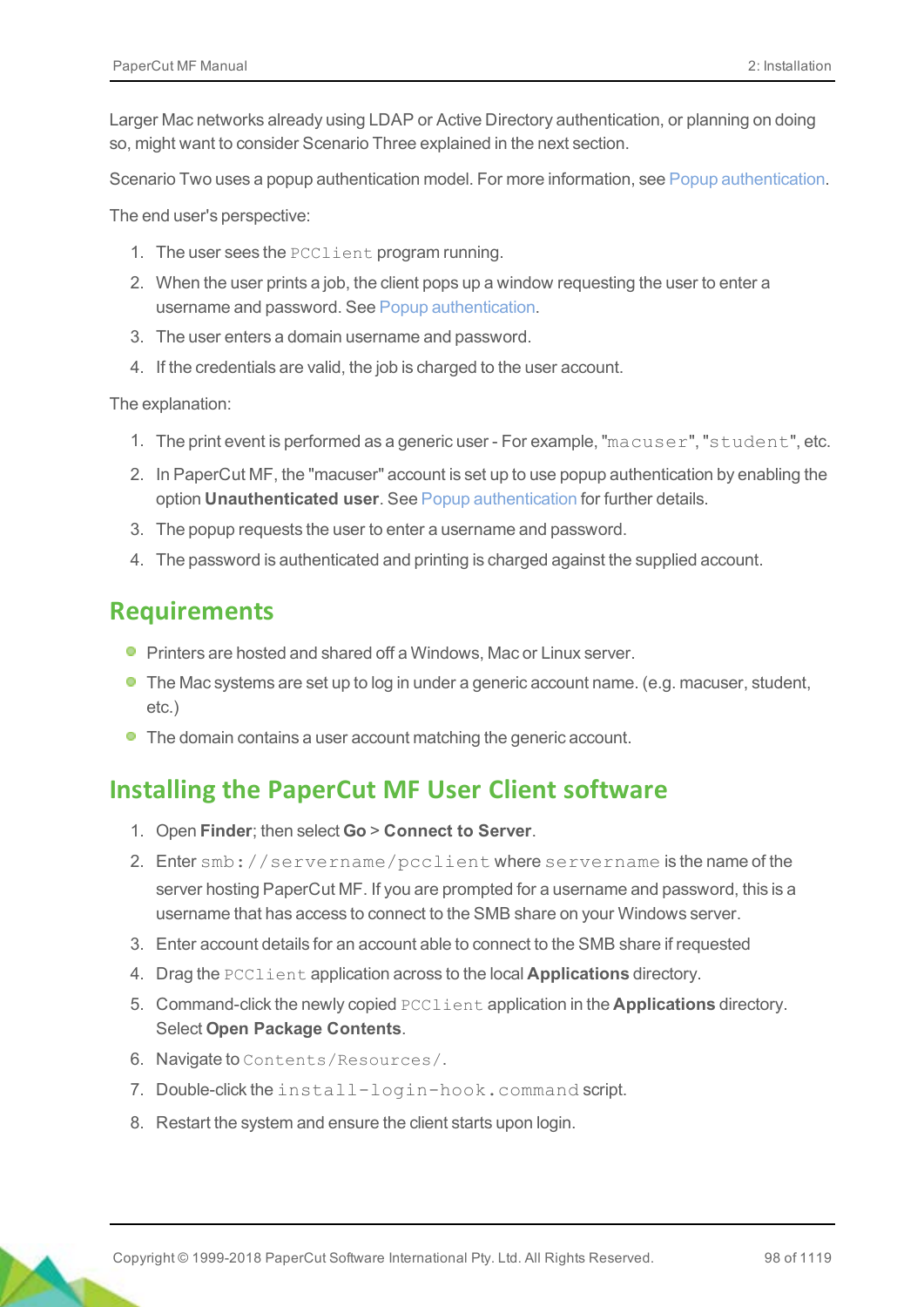## **Configure the popup settings**

1. Click the **Users** tab.

The **User List** page is displayed.

- 2. Select macuser.
- 3. In the **Account Details** area, complete the following:
	- **Balance**—set the account balance to zero.
	- **C** select the **Restricted** check box.
- 4. In the Advanced Options area, select the **Unauthenticated user (enable popup authentication)** check box.
- 5. Click **Apply**.

If users log in to the Mac using their AD/LDAP username, you can eliminate the authentication popup by configuring the client as described in Popup authentication.

## **Tips and troubleshooting**

- **Get the user to log in to the Mac. Verify that the PCClient program starts automatically.**
- **Print to the newly set up printer. On the server's print queue, ensure that the job is displayed** under the correct username.
- An authentication popup should display on the Mac. Enter a valid domain username and password.
- Charge the corresponding user for the job. Also check that the balance has changed to reflect the new balance in the PCClient program.

#### **2.4.4.3. Scenario Three: Multi-user Macs using LDAP or Active Directory authentication**

Larger networks often run the Macs in a domain environment either authenticating with an Active Directory or an LDAP network. In an authenticated domain environment, the identity of the user (the user's username) is known and verified at the time of log in. With the help of the TCP/IP Printing Services for Microsoft Windows, and the LPR/LPD support on the Mac, print jobs can be identified on the server and associated with the user's login name. This avoids the need for the popup authentication used in Scenario Two.

## **Using the LPR and IPP printing protocols on Windows print servers**

LPR is a legacy protocol developed for UNIX that clients use to send print jobs to print servers. Microsoft has supported this protocol for a number of years via an add-on module called Print Services for UNIX (PSfU). Under certain conditions Windows LPD printers can cause issues when using PaperCut hold/release print queues. The information included here is to help customers understand the issue and document suggested workarounds.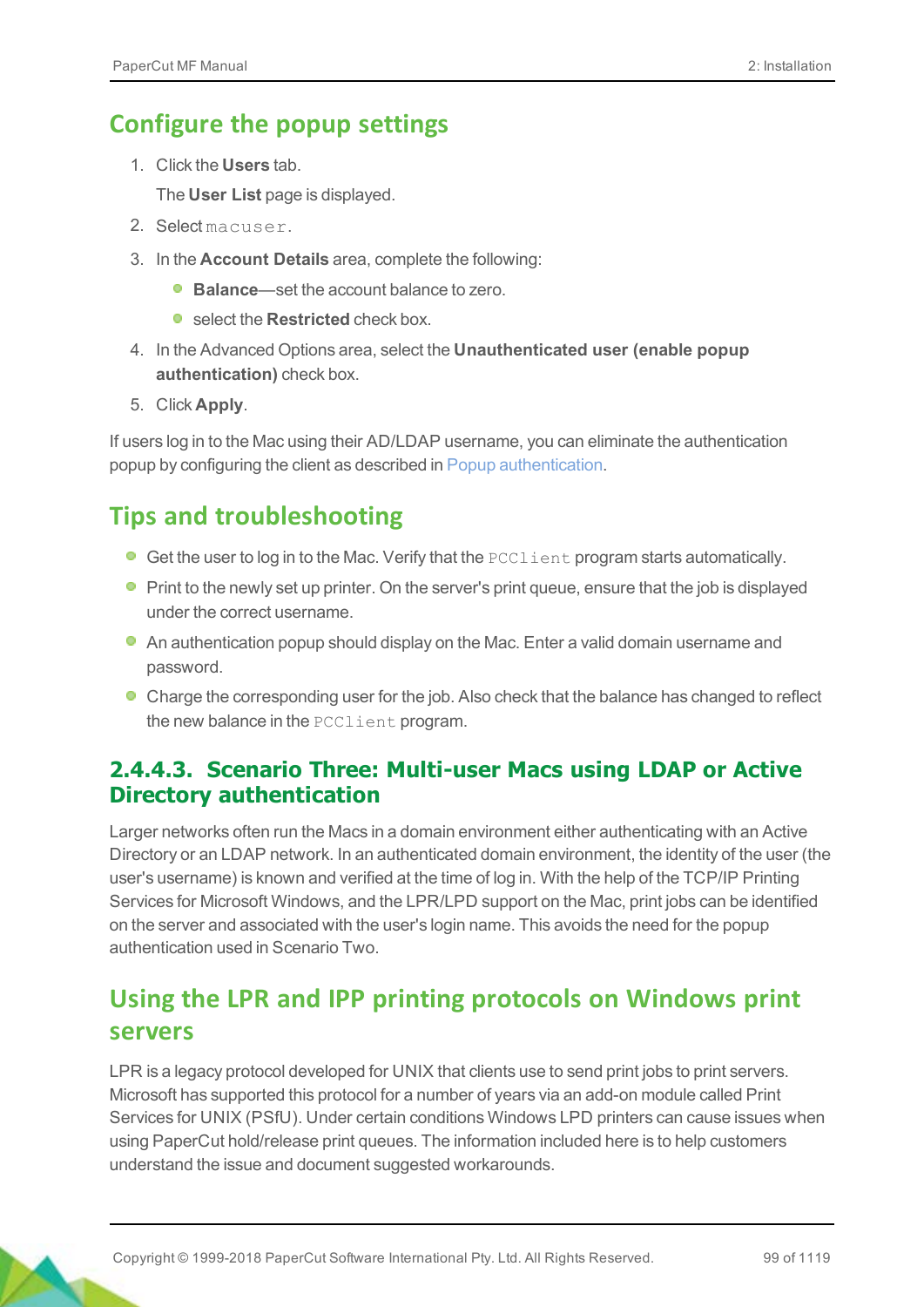The mechanism used by the Windows PSfU subsystem to accept LPR and IPP print jobs is different from other implementations in Windows such native SMB based printers. In SMB the event notification to applications such as PaperCut is well behaved and reliable. Event notification for LPR and IPP based printing does not use the same set of underlying APIs and under some conditions the PaperCut print monitoring layer receives notification *after* the print job has started. This means that some print jobs can start to print before the hold instruction is issued. This job is then suspended in a **Paused Printing** state (i.e. both paused and printing) and this results in all other jobs on that queue being held up by the paused job.

The symptoms are generally not consistent, suggesting an underlying race condition bug in Windows. Things that can affect the problem include:

- Running the print server on a virtual machine
- The number of processors/cores
- The current load on the print server
- The version and patch level of Windows

Because the issue is in the underlying Windows print subsystem, it is not possible for PaperCut to quickly implement a reliable solution and Microsoft is unlikely to implement a fix to this legacy subsystem. If a site does experience this issue there are some steps that can help alleviate or fix the issue.

- 1. Use the SMB protocol for Windows based print server queues. Note that using SMB can place some constraints on how users authenticate and how anonymous users are able to print at your site. This is the recommended approach.
- 2. Use two print queues. Queue *A* is virtual and queue *B* is the real queue attached to the physical printer. Users print to *A* using LPR and PaperCut can always place a hold on the print job. PaperCut then redirects the job to *B* on release. Managing virtual print queues is documented in section Find-Me printing and printer load balancing. Configure queue *A* to use a port with no printer (e.g. LPT1:), it should be permanently *paused* ( **Printer > Pause Printing** ), and the virtual queue configuration for *A* in PaperCut should forward jobs to *B* (setting **Jobs may be redirected to these destination queues**).

If queue *A* is un-paused then the job will error, however, it can still be re-directed as needed.

#### **Requirements**

- **Macs set up in multi-user mode authenticating off a domain. Either Active Directory or LDAP.**
- **Printers hosted on a Windows print server.**
- **The server needs the TCP Printing Services installed (also known as Print Services for Unix).**

#### **Installation**

On the server hosting the printers, set up TCP/IP Printing:

- 1. Log in to the server as a system administrator.
- 2. Select **Control Panel > Add Remove Programs**.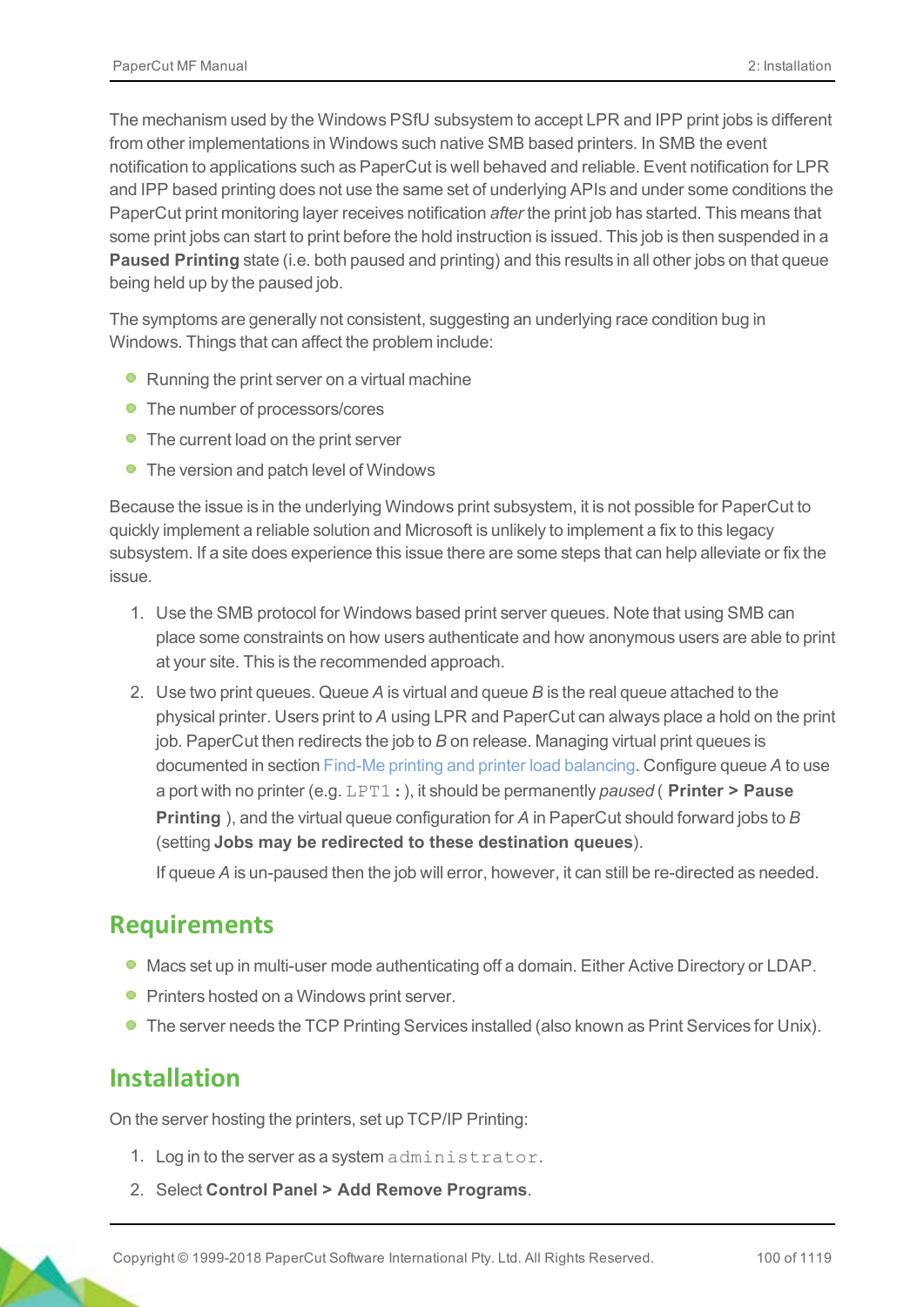- 3. Click **Add/Remove Windows Components**.
- 4. Select **Other Network File and Print Services**.
- 5. Click **Details**.
- 6. Select **Print Services for Unix**.
- 7. Click **Next** to complete the installation.

Some systems running firewall software can block LPD printing. On systems running firewall software, ensure that incoming connections from the local network are allowed on port 515.

On each Mac, add the required printers:

1. Select **Applications > Utilities**.

#### Open the **Printer Setup Utility**

- 2. Click **+** to add a new printer.
- 3. Click the **IP** tab in the top toolbar.
- 4. From the **Protocol** list, select **Line Printer Daemon LPD**.
- 5. In **Address**, enter the IP address of the server hosting the printers .
- 6. In **Queue**, enter the printer's share name .
- 7. In **Name**, define a user friendly name; then select the printer type.
- 8. Click **Add**.
- 9. Repeat for other printers as necessary.

### **Installing the PaperCut MF User Client software**

- 1. Open **Finder**; then select **Go > Connect to Server**.
- 2. Enter smb://servername/pcclient where servername is the name of the server hosting PaperCut MF. If you are promted for a username and password, this is a username that has access to connect to the SMB share on your Windows server.
- 3. Enter account details for an account able to connect to the SMB share if requested
- 4. Drag the PCClient application across to the local **Applications** directory.
- 5. Command-click the newly copied PCClient application in the **Applications** directory.
- 6. Select **Open Package Contents**.
- 7. Navigate to Contents/Resources/.
- 8. Double-click the install-login-hook.command script.
- 9. Restart the system and ensure the client starts upon login.

## **Tips and troubleshooting**

- $\bullet$  Restart the system and ensure the  $pccilient$  application starts on login and lists the user's account balance.
- **Ensure print jobs correctly show in the PaperCut job logs under the user's PaperCut account.**